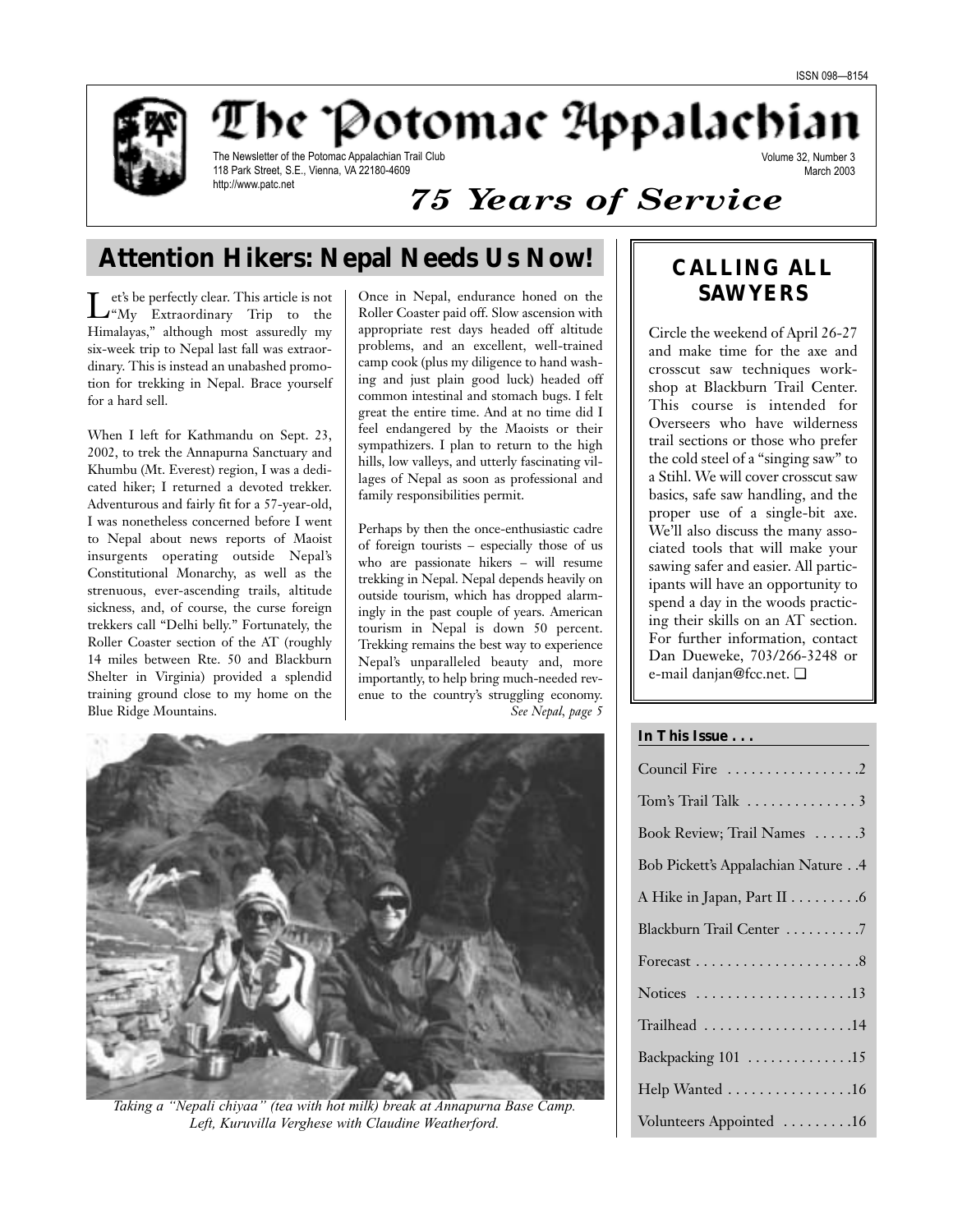## **Council Members, Chairs and** *PA* **Staff**

#### **Officers**

**President:** Tom Johnson (johnts3@juno.com) Weekdays, Reston, Va, ph. 703/435-2755 Weekends, Front Royal, ph. 540/622-6422 **VP Volunteerism:** Mickey McDermott **VP Operations:** Fred "Hop" Long **Treasurer:** Gerhard Salinger **Secretary:** Georgeann Smale (gsmale99@yahoo.com) **Supervisor of Trails:** Liles Creighton **Supervisor of Membership:** Susan Nelson **Supervisor of Land Management:** Chris Mangold **Supervisor of Facilities:** Larry Marcoux **Supervisor of Education, Information, and Activities:** Mal Fordham (mfordham@erols.com)

**General Counsel:** Charles Sloan

**Sections/Chapters Mountaineering Section:** Mack Muir **SMRG: Peter Pennington Ski Touring Section: Steve Brickel North Chapter:** Pete Brown **N. Shenandoah Valley Chapter:** Gerry Boyd **S. Shenandoah Valley Chapter:** John Held **Charlottesville Chapter:** John Shannon **West Virginia Chapter:** Judy Smoot

**Standing Committee Chairs (Council Members) AT Corridor Monitoring:** Tom Lupp **Blackburn Trail Center:** Chris Brunton **Budget:** David White **Cabins Operations:** Mel Merritt **Cabin Construction:** Charlie Graf **Conservation:** Mary Margaret Sloan **Grants & Donations:** Susan Nelson **Endowment:** Don Price **Finance:** Gerhard Salinger **Hikes:** Karen Brown & Lee Sheaffer **Internet Services:** Stephen Raia **Land Management:** Chris Mangold **Legal:** Charles Sloan **Maps:** Dave Pierce **Maryland Appalachian Trail Management Committee:** Charlie Graf *Potomac Appalachian:* Linda Shannon-Beaver **Public Affairs:** Vacant **Publications:** Laura Starling **Sales:** Paul Dery **Shelters:** Frank Turk **Trail Lands Acquisition:** Phil Paschall **Trail Patrol:** Kumait Jawdat **Tuscarora Trail Land Management:**

**Special Committees/Ongoing Activities Archives & Library:** Carol Niedzialek **Cabin Reservations:** Shakuntala Ghare **Communications Team:** Mike Sutherland **Deputy Finance Committee Chair:** John Ferguson **Deputy Supervisor of Trails:** Vacant **Headquarters Facility:** Orron Kee **Information/Sales Desks:** Annetta DePompa **Medical:** Vacant **Shelters, Cabins, & Cabins Land Fund:** Larry Marcoux **SNP Boundary Trailheads Study Group:** Mark Holland **Tuscarora Trail Shenandoah Valley Project:** Phoebe Kilby & Larry Bradford

Lloyd MacAskill

### *Potomac Appalachian*

**Chief Editor:** Linda Shannon-Beaver PA@patc.net **Features Editor:** Joanne Erickson **Forecast Editor:** Suzie Shannon PA-Forecast@patc.net

# **Council Fire**

The PATC Council's regular monthly<br>meeting was held on Jan. 14, 2003, at Club Headquarters in Vienna, Va. Mal Fordham, the new Supervisor of Education, Information, and Activities, reported progress regarding the current problems with the Club's Web site and online reporting. The top priority is to quickly restore message capability. Mal will chair the Computer Committee and work with Club members who have volunteered their services for computer support. He will continue to inform Council with monthly progress reports.

## **Administrative**

Wilson Riley reported the numbers pf PATC Club members receiving Appalachian Trail Conference (ATC) awards for AT maintenance: 45 vests – awarded to members volunteering 1,000 hours, 78 hats – awarded for 500 volunteer hours, and 159 patches – awarded for 100 volunteer hours.

## **Finance**

A donation of \$6,000 was made to the Trail/Lands fund by PATC member Andy Wilson of Scottsville, Va.

At the Council meeting, Bob Williams, Supervisor of the Land Trust for ATC, presented information on the 255-acre Judge Penn tract, near Rte. 9 in Northern Virginia. The property borders the AT corridor for 1.9 miles and is for sale. ATC has found conservation buyers for all but 60 acres and has asked for a bridge loan from PATC to help secure this tract until a conservation buyer can be found. The Council approved a motion granting the \$53,000 six-month loan to ATC.

According to the monthly budget, submitted by Treasurer Gerhard Salinger, yearly revenue for 2002 exceeded expenditures by just over \$25,000. Income for the year was about \$12,500 less than budgeted; however, expenses were also less than budgeted.

## **Acquisitions**

In December 2002, PATC acquired the 24 acre Kestenbaum property near Old Rag and is now exploring possible uses for the land.

## **Cabins and Shelters**

The Council approved allocation of \$10,000 to re-roof the Schairer Trail Center. Mel Merritt, Chair of Cabin Operations, explained that the skylights have been leaking for some time. The same roofer will work on both the Eaton Hollow and Schairer Trail Center roofs at the same time. He noted the Schairer repair money will come from interest accrued from the \$30,000 Ruth Schairer endowment fund, set up for repairs and maintenance.

In addition, Mel reported that Highacre house is scheduled for painting, and renovations are planned for Cliff's House this summer. He also reported that SNP has earmarked \$50,000 from the Park concessions budget to

*See Council Fire, page 15*

#### **HEADQUARTERS HOW TO CONTACT US FOR CABIN RESERVATIONS, MEMBERSHIP INFORMATION, AND SALES**

**Address:** 118 Park Street, S.E., Vienna, VA 22180 **Hours:** Monday through Thursday, 7 p.m. to 9 p.m. and Thursday and Friday 12 noon to 2 p.m.<br>Phone #: 703/242-0315 24-h <sup>2</sup> 24-hr. Activities Tape #: 703/242-0965 **To receive an information packet:** Extension 10 **To leave a message for the Club President, Tom Johnson:** Extension 40<br>**Club e-mail:** info@patc.net **Facsimile #:** 703/242-0968 **Club e-mail:** info@patc.net **World Wide Web URL:** http://www.patc.net

### **STAFF**

**DURING REGULAR BUSINESS HOURS Director of Administration:** Wilson Riley (Ext. 11) e-mail: Wriley@patc.net **Trails Management Coordinator:** Heidi Forrest (Ext. 12) e-mail: hforrest@patc.net **Business Manager:** Monica Clark (Ext. 15) e-mail: mclark@patc.net **Membership/Cabin Coordinator:** Pat Fankhauser (Ext. 17) e-mail: pfankhauser@patc.net

**Sales Coordinator:** Maureen Estes (Ext. 19) e-mail: mestes@patc.net

**Bus/Metro Directions to Headquarters:** When taking Metro Orange line, get off at Dunn Loring station (not Vienna, the last stop). Outside the station, find the stop for Metrobus 2T westbound in the direction of Tyson's Corner.When the bus starts down Maple Avenue in Vienna, exit at the library just past Center St. Walk half a block in the same direction the bus travels, and turn right at Park St. PATC will be on the left only a few yards down from the corner. The fare is \$1.10, but you can ride for \$.25 if you remember to get a transfer ticket at your originating station.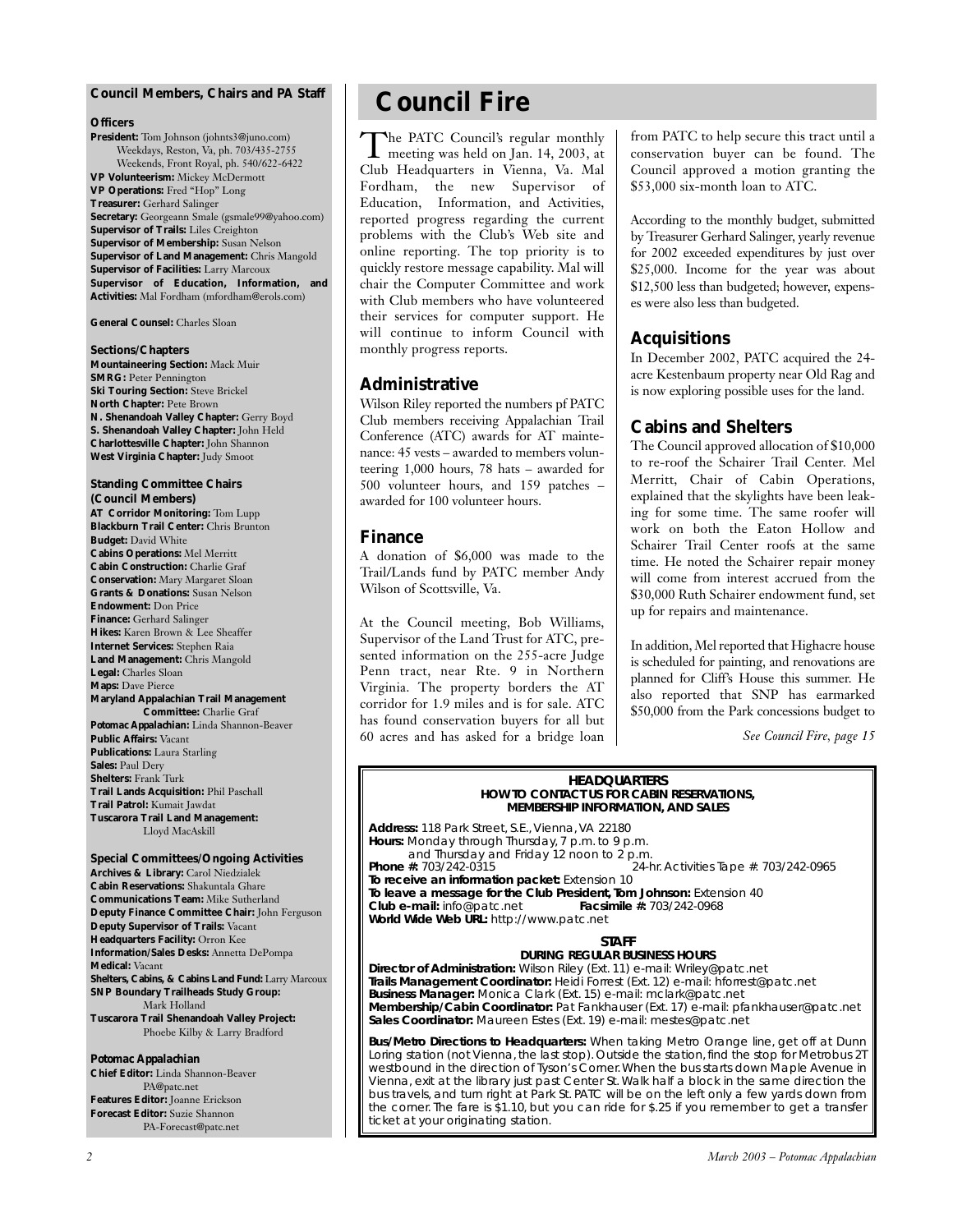# **Tom's Trail Talk**

# **The Vision of the Founders**

Being a historian by trade, I am always looking over my shoulder. As many of you know, this has induced in me a certain reverence for our founders. This never came home to me more forcefully than the other day, when I had occasion, for the very first time, to review PATC's Articles of Incorporation.

For those of you who don't know, we were incorporated on the 16th of April, 1930, in the District of Columbia. This incorporation postdated by more than two years the establishment of the Club in 1927. (It must have taken some time indeed to fill out all those government forms.)

The first thing that struck me about the Articles was the matter of longevity. To quote the Articles, "... the term for which it is organized is perpetual."

Perpetual. That has a nice ring to it. The nine founders probably did not realize how long that really meant. There were nine founders, and not a single one is alive today. But the Club, their creation, is alive today, almost 73 years later. How many of us can leave a legacy like that?

Two of the founders were women: Kathryn Fulkerson and Marian Lapp. By 1930 a great controversy was brewing over how much of a role women would be allowed to play. In the early years the men imposed an arbitrary ceiling of one-third. But it didn't last long. Today we find that virtually 50 percent of all PATC hikers are women. (Do we have a number for work trips?)

The central purpose of the Club, then as now, was trail construction and maintenance. The founders defined their region as "wooded and mountain regions accessible from Washington, D.C." and made reference to the Appalachian Trail. Within a year or two, the trail section assigned to the Club was from Pine Grove Furnace, Pa., to Rockfish Gap, Va. It has never changed.

The document discussed camp sites and shelters. The founders recognized that backpackers would need someplace to sleep, and they committed the Club to providing those amenities.



But their vision did not stop with trails and shelters. The document recognized the importance of collecting data on the scenery, history, geology, botany, forestry, and wildlife of the AT. In other words, the founders recognized the need to study the trail areas and to provide information of use concerning those topics.

They also wanted PATC to provide maps and guidebooks. This central mission was initially undertaken by trail pioneer Egbert Walker, and the tradition is continued by PATC's Dave Pierce.

The founders wanted to encourage use of the trail systems they constructed. Why have trails if no one will use them?

They wanted to educate the public "in proper camping methods and forest fire prevention and to foster public appreciation and use of the Shenandoah National Park."

And that's it – six purposes. The vision focused on trail construction, but it was broader than that. The founders recognized that a structure would be needed to surround the Trail (or trails). In the founding document, one sees the origins of shelters, maps, guidebooks, Trail Patrol, the hiking program, Bob Pickett's nature hikes, Jack Reeder's history books, and much more. Their vision was one of a diverse Club to serve the public. We have never wavered in that goal. ❏

*—Tom Johnson*

# **Book Review: Appalachian Trail Names**

Appalachian Trail Names, Origins of Place Names Along the AT*, by David Edwin Lillard, 148p, soft cover, \$16.95. 37 photos, 15p resource list.*

The book covers names from A to Z, from Georgia to Maine. I wonder how many people are interested in place names. One member wanted to know the origin of place names on the AT in Maryland. The author, a local member, cites other sources on place names with 15 pages of references.

In an era when places were named to commemorate historical figures, describe a place, or remember an episode, this book provides a history of places along the AT. Encountering unusual names makes one wonder how a place came to acquire its name. Take, for example, Keep Tryst Road in Sandy Hook, Md. It was first called Keep

## **BOOKS REVIEWED IN THE** *PA*

Books that are reviewed in this publication are placed in PATC's library for use by members. You may want to check out our new library. ❏

Triest, which evolved to Trist, and now Tryst. "Keep" is an archaic word for fort; "Triest" calls to mind the Italian city. Many lean-tos are named for local people.

Jones Mt. Trail may have been named for Cadwaller Jones, who explored the central Shenandoah Valley in 1673. Annapolis was named for Anna Stuart, who became Queen of England. It is unknown how the name got to be used for Annapolis Rocks. Bear

Springs Cabin was so named by the "early settlers who knew the spring as a watering hole for black bears." Bears Den Hostel was named by the former owner because it was evocative of a Hunt Club. Some places were named for characteristics of landscape, such as Horsehoe Trail, Lovers Leap Rock, and Little Devil and Big Devil Stairs. Caledonia State Park was named by Thaddeus Stevens who was born in Caledonia, Vt. That one is an interesting story, as are others: Mary's Rock, named for the wife of Francis Thornton, an 18th century landowner; and Roan Mt., named by Scottish settlers because of similarities of the mountain ash tree and the rowan tree in Scotland. Other interesting stories are about a ghost at Scare Rock, Springer Mt., Wigwam Mt., and Hemlock Hill. ❏

*—Carol Niedzialek*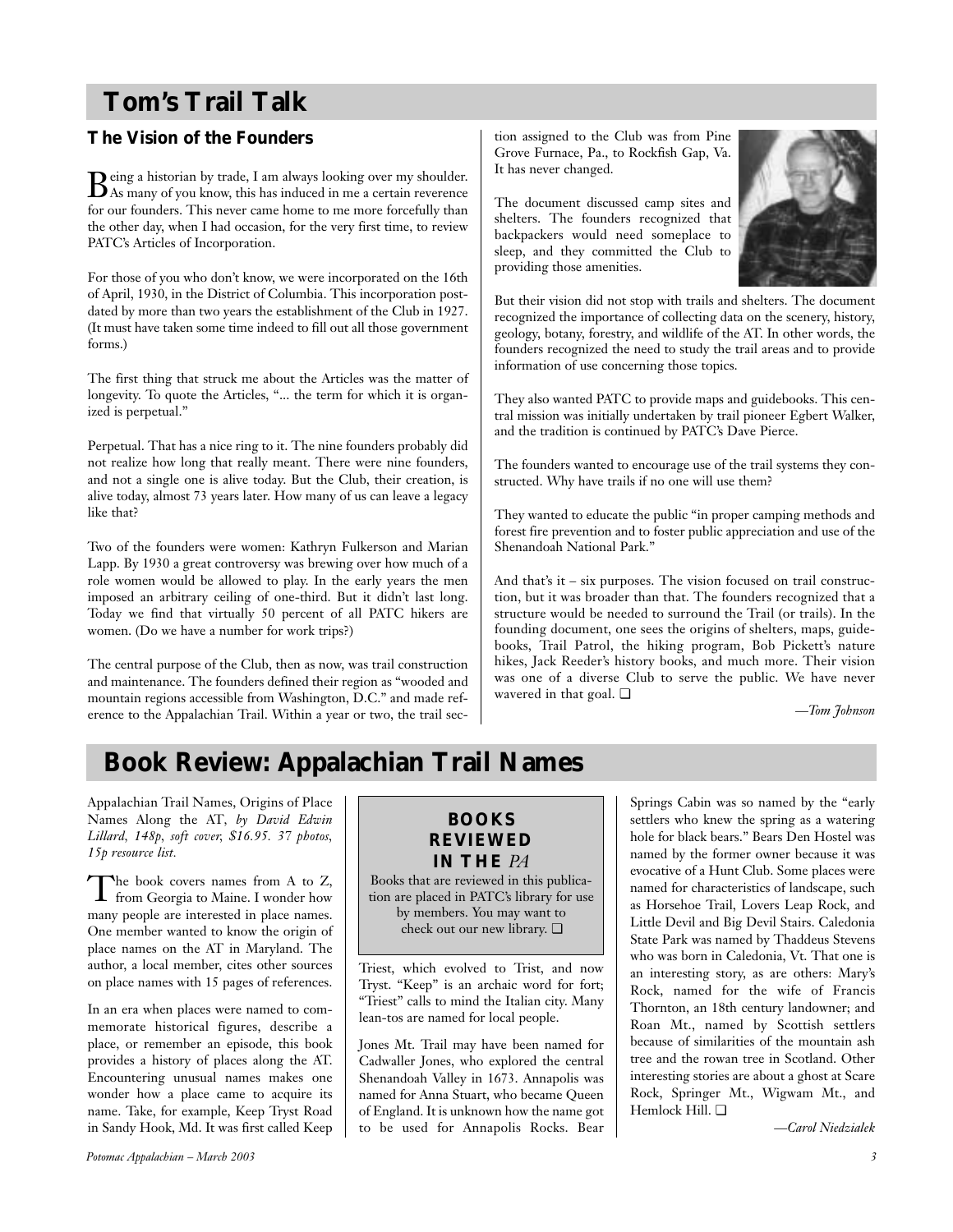# **Bob Pickett's Appalachian Nature: March and the Pigeon Story**

With March comes the birth of a new season. By the end of this month, spotted salamanders and wood frogs will have completed their mating for the year; mourning doves and starlings will be on their first egg brood of the year; and I will have already seen my first hepatica, bloodroot, trout lily, harbinger of spring, and cut-leaf toothwort.

If you're a late riser and miss the March natural events, you would be missing the magnificent massing of tundra swans that use the area below the Conowingo Dam along the Susquehanna River in Pennsylvania as a staging area for their long migration to the tundra north of the Hudson Bay. For the first two weeks of March, up to 10,000 swans can be seen here and at the nearby Middle Creek Wildlife Management Area (WMA). For more information on the Middle Creek WMA, go to www.fieldtrip.com/pa/77331512.htm or do a search on the Internet.

## **Salamanders Start Their Season**

For me, the inaugural event of the season is the gathering of the spotted salamanders. On the first good rain event lasting into the evening in early to mid-March, with temperatures around 40 degrees, brave the weather and visit your local vernal pools. If you hit it right, you will find hundreds of spotted salamanders writhing in masses, known as congresses, in the midst of an all-night orgy. But if you miss the night of their passionate performance, you may have to wait another year to observe them, since they will leave the pools as quickly as they arrived, returning to the underground homes they occupy the other 360+ days of the year.

I have a site I check each year, near the Audubon Naturalist Society headquarters. It is on Jones Mill Road, just inside of the beltway (in sight of the Mormon Temple). Park at the playground, take the footbridge over Rock Creek, and you'll find the pools at the base of the hillside. While several of the past years found these vernal pools dry, I'm counting on their being full this year!

The wood frog, like the spotted salamander, also breeds explosively, unlike most amphibian species such as spring peepers, which exhibit a more extended breeding period. The wood frog normally makes its appearance at vernal pools and permanent ponds early in March for a week of intensive courting and mating. The frogs' distinctive ducklike quacking will be heard with, or even just prior to, the more familiar calls of our spring peepers. A week or so later, count on their being joined by the snoring of the pickerel frog and, if you're lucky, the ascending trill of the vanishing upland chorus frog.

# **The Sad Passenger Pigeon Saga**

The one March event none of us will see is the spring northern migration of the passenger pigeons. It is believed that this species once constituted 25 to 40 per cent of the total bird population of the United States. It is estimated that there were 3 billion to 5 billion passenger pigeons at the time Europeans arrived in America. The migratory flights of the passenger pigeon were spectacular. The birds flew at an estimated speed of about 60 miles an hour. Observers reported the sky would be darkened by huge flocks that passed overhead. In 1808, ornithologist Alexander Wilson observed a flock in Kentucky he estimated at a mile wide that passed him for four hours. Based on his calculations, the flock was estimated at 2.25 billion birds. These colonial birds would summer in massive cities. Surprisingly, for their staggering numbers, only 10 or 12 such encampments would exist in any year, congregating in two main areas, one in New York or Pennsylvania, the other in the Great Lakes region. One site in Wisconsin in 1871 contained an estimated 136 million birds spread out over an 850-square-mile area.

Densities in some colonies were as great as a hundred nests per tree. One can only imagine the enormous impact on the ecology of the nesting grounds. The sheer weight of the birds (slightly larger than mourning doves, our other native dove) mangled trees by breaking off trunks. Breaking branches would kill both adults and eggs and add to the tremendous wash of guano that covered the ground. The tremendous cacophony of the birds reportedly could be sensed from miles away (as could, perhaps, the smell!).

The passenger pigeon's technique of survival had been based on mass numbers to overwhelm predators. John James Audubon wrote, "The howling of wolves now reached our ears, and the foxes, lynxes, cougars, bears, raccoons, opossums, and pole-cats [skunks] were seen sneaking off from the spot, whilst eagles and hawks of different species, accompanied by a crowd of vultures, came to supplant them and enjoy their share of the spoil." It is believed that peregrine falcons specialized in hunting passenger pigeons, as did goshawks in the more northerly breeding areas.

# **People Step In**

However, Man changed the rules. And, with the telegraph and railroad, the fate of the colonial birds was sealed. With the knowledge of roosting site locations and with easy transportation to get to the sites, an annual mass hunting began on an unprecedented scale. By 1850 the destruction of the pigeons was in full force, and by 1860 it was noticed that the numbers of birds seemed to be decreasing, but still the slaughter continued.

A seasonal market for passenger pigeons existed for a month each year from April into May. By June, the markets were glutted with pigeons, the nesting populations were scattered, and the hunters largely dispersed.

One of the last large encampments of passenger pigeons occurred at Petroskey, Mich., in 1878. Here 50,000 birds per day were killed, and this rate continued for nearly five months. When the adult birds that survived this massacre attempted second nestings at new sites, they were soon located by the professional hunters and killed before they had a chance to raise any young.

Perhaps having an even greater impact than the hunting itself was the disruption of the breeding activity, driving adults from their colonies so that in some years there was a complete nesting failure.

The life history of this bird was based on mass colonial nesting sites. Bearing only one egg per brood, the remaining populations could not maintain the stock, and a final freefall into extinction occurred over the course of just some 20 years. By the early 1890s, the passenger pigeon had almost completely disappeared. Perhaps the last free-flying pigeon was shot in 1902 in McKean County, Pa., and in 1914, the last captive bird died in the Cincinnati Zoo. ❏

*—Bob Pickett*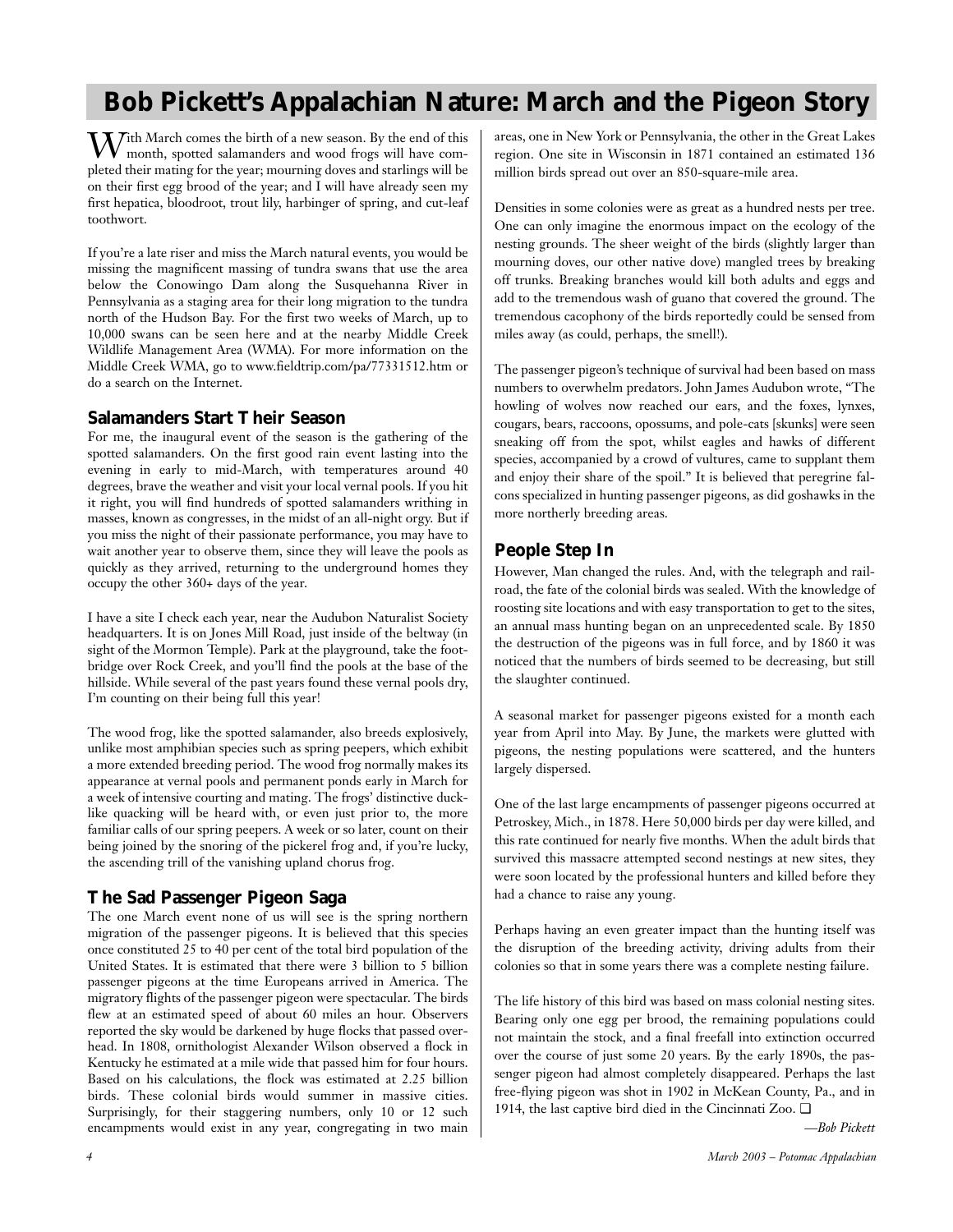## *Nepal, from page 1*

Despite instances of regionalized and localized civil disturbance caused by the Maoists, and the Western media's focus on these political problems, as a trekker I was never threatened or felt unsafe. In fact, I felt safer there than I would have at home. Waiting in Kathmandu's Tribhuvan Airport, I was stunned to read that snipers were shooting people in the Washington, D.C. area. While any global traveler these days might be in danger, Nepal's Maoist leaders have repeatedly claimed that they will not harm trekkers, and to date they have kept their word.

I used a small, highly recommended, familyowned, long-established Nepalese trekking agency in Kathmandu – Crystal Mountain Treks (CMT) – to handle both treks. Dinesh Gurung and his son, Jwalant, owners and managers of CMT, bent over backwards to satisfy our requests, answer our questions, and enrich our stay. Before and during my trip to Nepal, Jwalant kept me informed about Maoist incidents and other safety issues (last year's monsoons caused a number of landslides and floods), including news stories not readily accessible to Americans. He also provided me direct e-mail contact with trekkers who had just returned from Nepal and could answer my questions. And, equally comforting, he recommended that we remain open to alternative routes, should they be necessary. Following CMT's advice, our group remained flexible in case we needed to fly to a starting point instead of travel by bus, or perhaps take a different route altogether.

CMT assigned Ram Rai as our guide. A legend in Nepal's outdoor adventure commu-



*Left, Jwalant Gurung of Crystal Mountain Treks with Dawa Yangzee Sherpa at her home in Chaurikharka.*



*The Kongde Community Forest Nursery is growing thousands of seedlings to reforest the Khumbu. Jwalant's sister, Janita Gurung, a soil scientist who works for the World Wildlife Federation in Kathmandu, is helping the community with the project.*

nity, Ram's two decades as a guide in Nepal, Pakistan, India, and Tibet gives him invaluable trekking knowledge and wisdom. As a bonus, Ram's lively stories about former treks guaranteed we would be entertained each evening at dinner.

Indeed, CMT's efforts to provide us opportunities to learn about Nepal and its people added a priceless bonus to the trip. From dinner invitations to Nepalese homes, to talks with wildlife and forestry program directors, to meeting one of Nepal's female mountain climbers, Dawa Yangzee Sherpa, Jwalant opened many doors. Besides being an impressive business owner and manager, Jwalant is double certified: as a travel guide and as a mountain guide.



*Ram Rai, Crystal Mountain Treks' premier guide, resting en route to Annapurna Base Camp.* 

For trekkers up to the challenge, Nepal has classified 33 trekking peaks, ranging from 18,537 ft. to 21,325 ft., including Tharpu Chuli (Tent Peak) and Imja Tse.

This is a banner year for hikers and climbers to visit Nepal. May 2003 marks the 50th anniversary of Tensing Norgay's and Edmund Hillary's Everest summit conquest. CMT – and no doubt other Nepalese travel specialists – are offering unique treks and cultural opportunities to help Nepal celebrate. If trekking in Nepal isn't in the cards for you, consider another option that would still help Nepal regain its economic footing. Jwalant arranged an eight-day tour from Lhasa to Kathmandu for two of us prior to the treks. It was a fascinating supplement to my trip. Kathmandu is a perfect base from which to coordinate guided treks in Tibet, Sikkim, Bhutan, and other north Indian destinations. North Everest base camp in Tibet and the hills in Sikkim, Bhutan, and Darjeeling afford beautiful views of the Himalayas.

Whatever approach you prefer – whether trekking alone, with an independent guide, or through a travel agency and whether camping or staying in lodges – do keep in mind that doing business directly with Nepalese people or companies contributes vastly more to their economy than going through foreign travel companies as intermediaries. Nepal awaits you, hikers. Go now! ❏

*– Claudine Weatherford*

*Please feel free to contact Claudine if you would like more details about her recent experience in Nepal: cwford@ravenrocks.com.*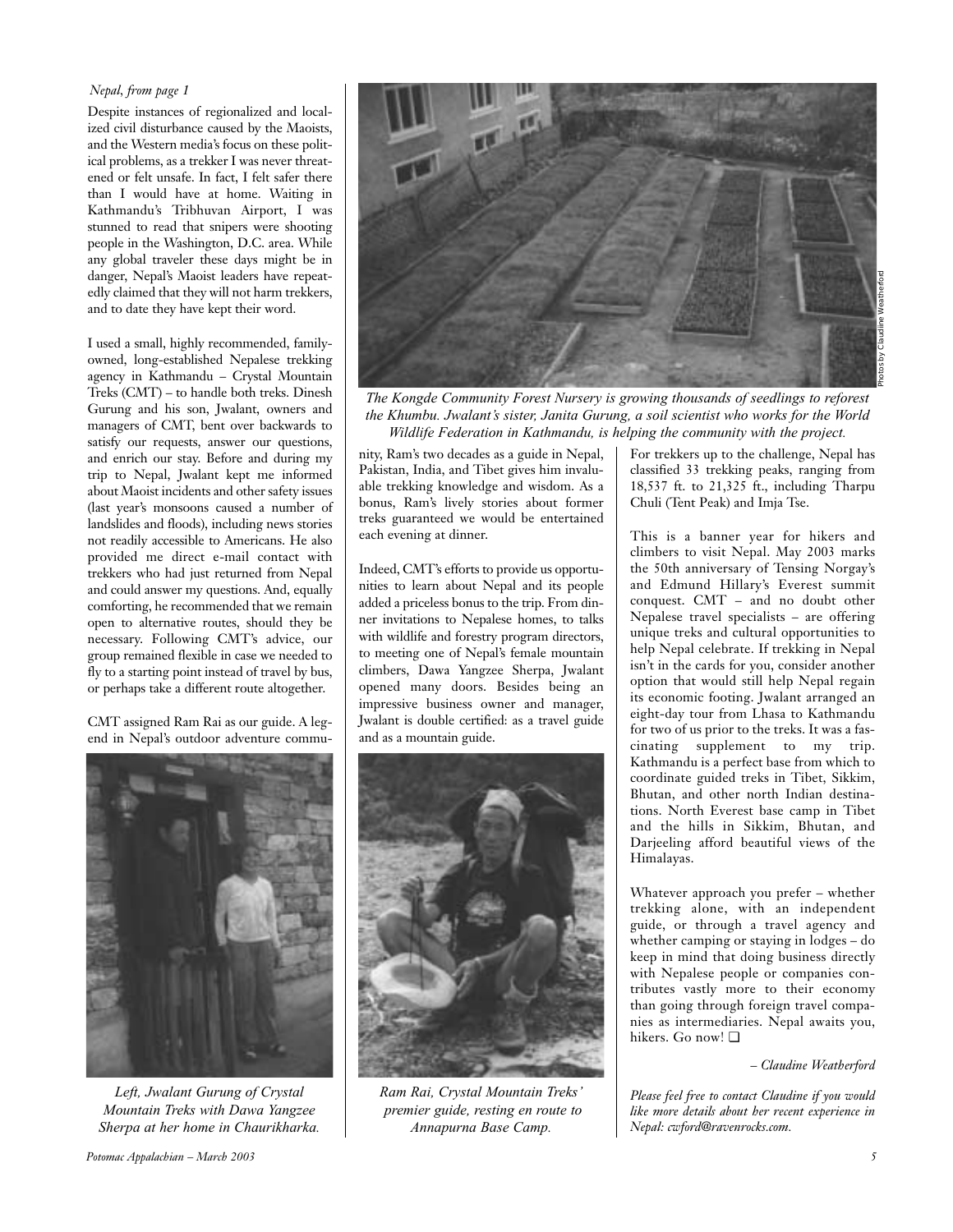# **A Hike in Japan, Part II**

## **The Japanese Mountains**

Japan is more than 90 percent mountains. The 120-million-odd residents cram into the few broad plains near the coast, making the country seem even more crowded than it is. Mountains surround Tokyo, Osaka, Sapporo, and all other major cities. All Japanese mountains are knifed through by trains, so getting to your trailhead does not require a privately-owned conveyance. Once free of the dense mass of buildings on the flats, the mountains rise up quickly before you, and you are soon coursing through a gorge along a rushing river.

These are not the Appalachians. Japanese mountains are incredibly steep. Trails lead by switchbacks to the ridge line, then follow the ridge for miles. Dropoffs on either side of the trail remind you that you do not want to veer off the path to smell a wildflower. Climbing any Japanese mountain would be more of a technical challenge than a bushwhack.

Japan gets a lot more rain than we do, and all the mountains are thick with trees. Cypress and cedar predominate, punctuated by the odd stand of bamboo. The beauty of Japanese forests must be seen to be believed. All forests are carefully managed, and monoculture predominates. Walk through a forest of cypress, and all you will see is cypress. Hike any distance at all, and you are likely to run into foresters. You will hear them before you see them. They will be up in trees with their pruning saws, cutting off unwanted limbs. You will see the ladder



*Lunch at Nenogongen. Mina Goodrich*

reaching up into the tree, with a pile of limbs at the bottom. This is partly economical (the Japanese waste nothing) and partly cultural – the Japanese want to control everything. They probably view their forests as giant bonsai reservations.

# **Chattering**

In Japan you spend a lot of time on trains. As you whiz by the faceless suburbs with their buildings seemingly jammed up against the train windows, you wonder how to while away the hours. In our case we engaged in discussions about the Japanese language. One morning I announced to a startled crew that I could teach them Japanese in one easy lesson. The secret is the Japanese propensity for incorporating foreign words into their language. About half of all good English nouns are already ensnared in the Japanese embrace. If you want something, all you have to know is, how is it pronounced? There are a few simple rules that can be learned in minutes. Here's an example of some Japanese pronunciations.

❏ McDonald's is now a good Japanese word. It is pronounced Maku-donarudo. Simple, huh? Another:

❏ Excellent (the name of our hotel) is pronounced Eku-serento.

❏ And Bayer Aspirin is, of course, Bayaru Asupeereen.

Pretty soon we began talking about the signs we were seeing. The Japanese use four different alphabets (more accurately syllabaries), but the most complex by far is Kanji. Kanji is, essentially, the characters that were borrowed from the Chinese back when the Japanese had no writing system of their own. So we began a little exercise called "Fun with Kanji." Our first example was a Kanji character that was, simply, a rectangular box. That, I said, means "mouth." Oh – simple. Right. Everyone began looking for it and found that it was employed in the words for entrance and exit. Now they could find their way in and out of a Japanese train station. Another was the same box with a vertical slash through the middle. That meant "center," "central," or "middle." Pretty intuitive. It is also the first character in the word for China, which the Chinese have always called the Middle Kingdom. This Kanji is used all over Japan for many different purposes, including a rail line that we used frequently – the Chuo (Central) Line. *and Larry Dean. See Japan, page 7*



*Take Dera, with stone lantern fore and bamboo grove aft.*

# **Solitude**

One gorge north of Okutama is Okumusashi, a forest preserve. Trails wind through the mountains, but the area is less frequented than its more famous neighbor to the south. For our last hike in the Tokyo area, we decided on a trail through Okumusashi that led to two Buddhist temples, Nenogongen and Take Dera.

We begin the trip at Ikebukuro, a chaotic urban center on the Yamanote Line, the elevated train that rings central Tokyo like a beltway. Ikebukuro is best known for Sunshine City. It is one of the tallest buildings in Japan, and one of the upper floors houses an outrageously expensive aquarium. Commuters course through the station on their way to points north and west of the city. Standing in Ikebukuro during rush hour is like living in the center of a hurricane.

After the typical long train ride, we dismounted at Agano, a small town in the center of the Okumusashi region. At first we were on narrow roads that poked into the hillsides surrounding Agano. We left the last little road at a small arched stone bridge and headed up a very steep trail. Half an hour of hard climbing brought us to the first summit, and soon we were at Nenogongen. The temple is guarded by two huge wooden statues, leering gods painted a fierce orange. We ate lunch on the crest of the mountain, under a fiery red momiji (Japanese maple) with rare eastward views. It was a beautiful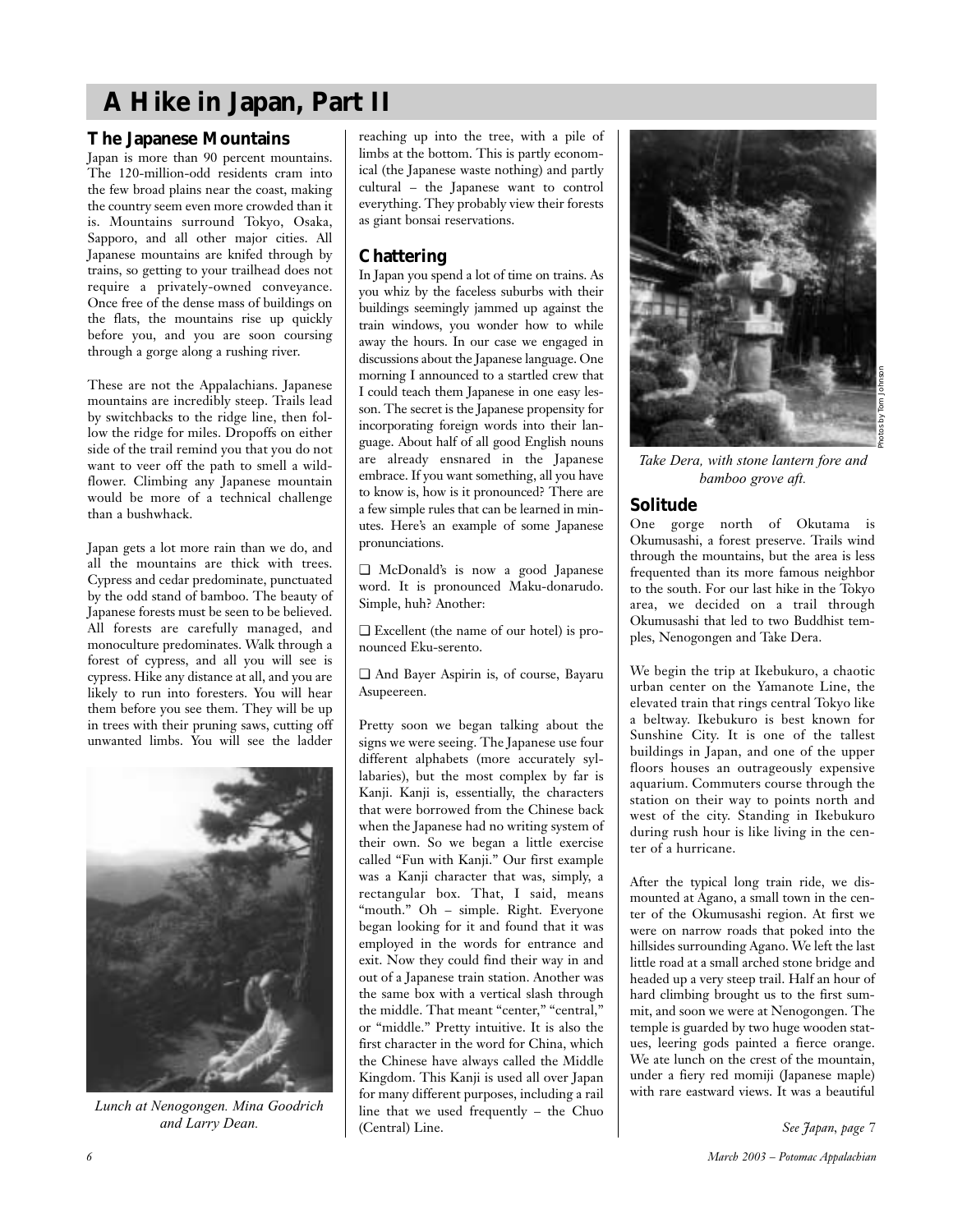## *Japan, from page 6*

day, cloudless but with a gentleness to the sky that softened the colors. We walked over to the temple, which was somewhat less eventful than the deities that guarded it. Mina rang the huge gong, and the sound spread through the trees. We tossed some coins into the collection box, just to keep the gods happy.

We were soon back on the trail, walking a ridge line toward Take Dera, our second destination of the day. We came across some foresters working on the trail, and we stopped to chat for a few minutes. They were interested in our Club, and we discussed the American way in which volunteers do trail work. Other than that, there was nothing but the mountains and the trees. It took us about an hour to reach Take Dera.

Take (pronounced talk-kay) Dera means bamboo temple. It sits in a smallish ravine scooped out of the high mountains and it is famous for the stands of bamboo that enshroud the temple buildings and the grounds. It is completely silent and serene. There is no finer place in Japan.

Another hour's walk takes us to the bus stop at Kodono, a wide spot on a narrow Japanese mountain road. The descent is steep and treacherous in spots, and we needed our sturdy boots and hiking poles to stay upright. Nevertheless, we met a young man on the trail, decked out in typical business attire – blue suit with black oxford shoes and

an umbrella. He outlegged us on the trail, and we met him again, sitting at the bus stop in Kodono. So much for being properly outfitted for a hike.

## **The End**

In two weeks, we managed to squeeze five hikes into our packed schedule. Every one was done in gorgeous fall weather, in the middle of what the Japanese call the kojo season (fall colors). In November the landscape seems to soften in the sharply angled sunlight. Fuji viewing is at its grandest, and hiking is at its most pleasant. We interspersed our hiking with shopping, sightseeing, and visits to Japanese hot springs and public baths. We stayed in Tokyo for seven days and in Kyoto for five. In Kyoto we stayed in a Japanese inn, called a ryokan, where you pad about in slippers and sleep on futons on the floor. The proprietress, Mrs. Yuhara, is an old friend, and we spoke fondly of the days gone by and of the groups of American hikers who have stayed at her inn.

If there were one piece of Japan that we could have taken back with us, it would probably have been the public transportation system that leaves the American train system in its welldeserved shame. But there is also a part in each of us that secretly yearns for the baths – that steamy pleasure that ends a tiring day with a long soak in a very hot tub, chatting with friends and recounting the experiences of the day. ❏

*—Tom Johnson*



*The jump-off point for the Okumusashi hike. Pictured are (left to right) Chris Nolen, Randy Swisher, Carol Schaeffer, Larry Dean, Mina Goodrich, and Joanne Murphy.*

# **This May Be The Perfect Spot For A Special Event**



The Blackburn Trail Center, conve-<br>niently located just one hour from the Capital Beltway in Round Hill, Va., is a perfect location for all types of events. Consider holding your next milestone birthday party, family reunion, wedding, or graduation party at this lovely cabin in the woods.

Blackburn can accommodate up to 100 people for a day event and has indoor lodging space for 30 people and at least 30 more using tent sites and the adjoining campground. The "gourmet" kitchen provides you with two propane gas stoves (one of restaurant-quality with six burners, griddle, and double oven), refrigerator and freezer, double sinks, and two dishwashers. The kitchen is also wellstocked with pots, pans, and dishes. There is limited parking at the door; however, parking is also available along the mile-long road leading to the cabin. The Main House and Carriage House have electricity; there is also excellent well water and wood-burning stoves to take off the chill. From the screened porch and lawn you can take in excellent views east across the valley. On an especially clear day you can even see the spires of the National Cathedral. In the other direction, a short hike up from the cabin leads you to the AT.

For more information on this unique facility, contact Chris Brunton at 703/560-8070 or trailbossbtc@msn.com. Note that Blackburn is a members-only rental cabin. ❏

*— Chris Brunton*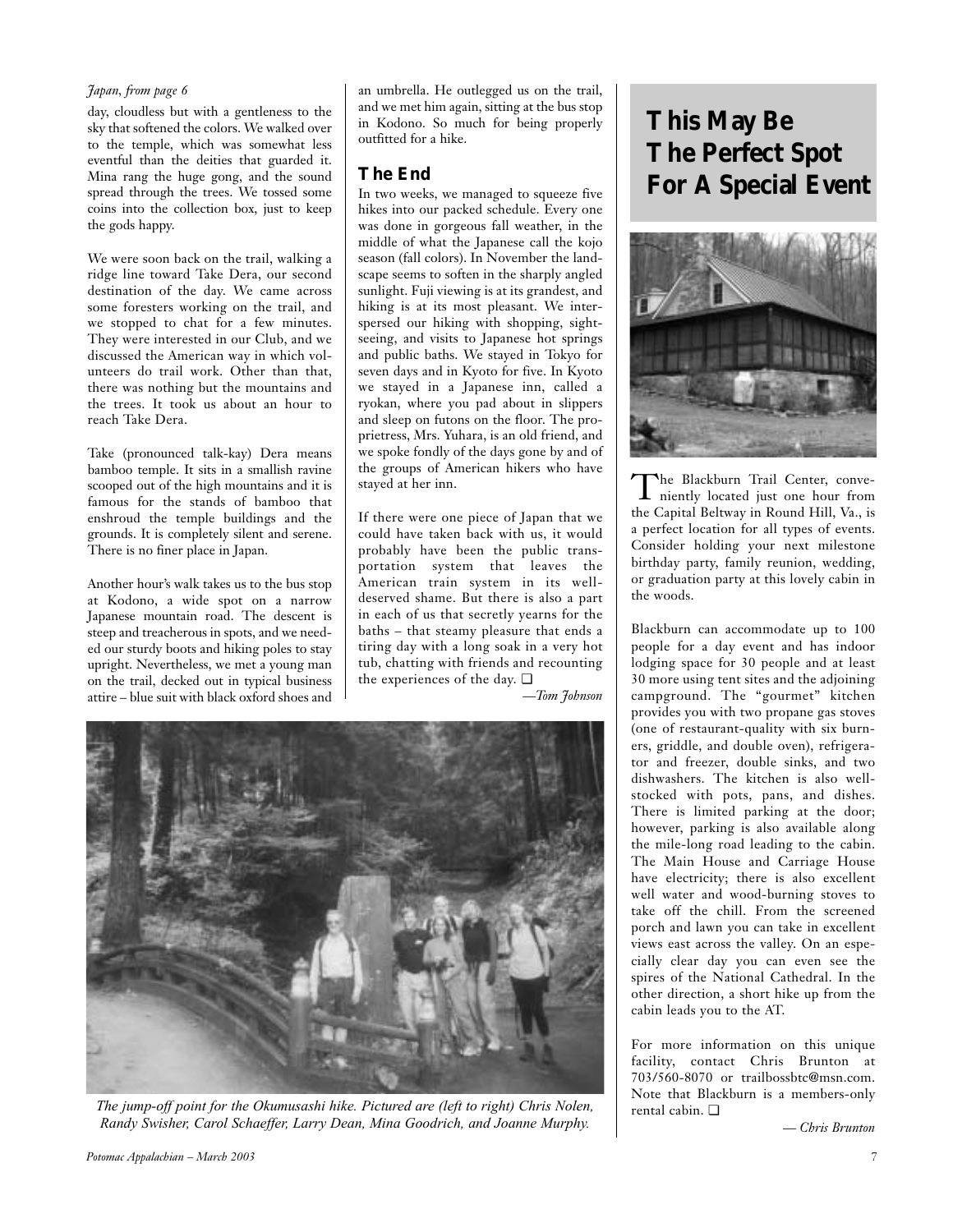## **Charlottesville Chapter**

The Charlottesville Chapter hikes every Saturday; summer, winter, and in between. Hikes are usually 8 to 10 miles. We usually maintain trails on the last Saturday of the month. Meet at Sprint parking lot, 2307 Hydraulic Road, at 9 a.m., with food and water for the day. The majority of hikes are in the southern and central districts of Shenandoah National Park, with some in the north district and in George Washington National Forest. Our Chapter hikes are posted at www.patc.net/chapters/char/hikes.html. INFO: Jere Bidwell 434/295-2143 or John Shannon 434/293-2953.

## **North Chapter**

The North Chapter of PATC conducts monthly trail work trips on the Maryland and Pennsylvania sections of the AT and on the Pennsylvania sections of the Tuscarora Trail. We also lead hikes on these and other trails. Maryland AT work trips are generally held on the first and third Saturdays – contact Mark Mitchell (mdtrail@yahoo.com) 301/461-7048 for information. Pennsylvania work trips are generally held on the AT on the first Saturday and on the Tuscarora on the third Saturday – contact Charlie Irvin 301/447-2848 or Pete Brown (peter.brown4@worldnet.att.net) 410/343-1140. Pennsylvania AT work trips also include an optional Saturday night stay at the Gypsy Spring cabin. Dinner, breakfast, and camaraderie available. For information on upcoming hikes, contact Chris Firme (bncfirme@innernet.net) 717/765-4833. For general chapter information, contact chapter president Pete Brown or visit the North Chapter home page: www.patc.net/chapters/north/.

## **KEY to Forecast Activities**

All events are marked for easy identification. Late changes or cancellations are listed on the weekly information tape (703/242-0965), which is updated on Sunday evening for the following seven days. The Forecast can also be found on PATC's Web site at www.patc.net.

- $\uparrow$  Hiking Trips
- $\frac{1}{10}$  Backpacking Trips
- $\ddot{\circ}$ Trail Work Trips
- △ Cabin/Shelter Work Trips
- $\frac{\ddot{x}}{s}$  Special Events
- $\blacksquare$  Meetings
- **※ Skiing**
- $\mathscr{O}$  Classes

*Note to all hike leaders:* Please ask nonmembers on your hike if they would like to join PATC, then get names and addresses so a Club volunteer can send them information packets. Thanks!

# **Chapters**

## **Northern Shenandoah Valley Chapter**

The Northern Shenandoah Valley Chapter sponsors hikes in national and state parks and forests in the Shenandoah Valley vicinity, open to the public, on a monthly basis except during the winter. Hikes are posted in the Forecast. Other activities are in the NSV Chapter Newsletter. For further information contact Gerry Boyd (gerryb@compuserve.com) 703/281-7216.

## **Southern Shenandoah Valley Chapter**

See Forecast (or our link from PATC website) for work trips and hiking events sponsored by the Southern Shenandoah Valley Chapter. Hikers from the DC area should allow about 3 hours to get to our region. INFO: in Harrisonburg, call Alvin 540/434-6244 or Lynn 540/234-6273; in Waynesboro, call Michael 540/943-8695; in Staunton, call Doris 540/885-4526.

## **West Virginia Chapter**

Chapter meetings at Highacre are on the second Wednesday of Feb., Apr., Jun., Aug., Oct., and Dec. See Forecast for upcoming activities. For information about the chapter or to receive the newsletter, contact Judy Smoot 540/667-2036 or e-mail wvpatc@hotmail.com.

## **Ski Touring Section**

The Ski Touring Section has served since 1974 to introduce Washington area residents to crosscountry skiing and to provide cross-country skiing opportunities to experienced skiers. The Section sponsors winter weekend ski trips for all levels of skiers to nearby mountains in Maryland, West Virginia and Pennsylvania, as well as periodic social events year round. INFO: Steve Brickel 301/946-2520 or sbrickel@erols.com.

## **Mountaineering Section**

We're a diverse group of local Washington, DC area climbers. Young and old, male and female, crag rat, sport climber, and alpinist, active and armchair types – we all enjoy climbing in its many varieties. We also share common interests in promoting safe climbing, conserving the outdoors, developing new climbers' skills, representing the Washington area climbing community, and having fun! We provide instruction for those wanting to learn the basics – we're not a school, but we can get you started. We go climbing, either locally or further afield, nearly every weekend. In the winter we organize trips to the Ice Festivals in the Adirondacks and the White Mountains for beginning and advanced ice climbers. For further information contact Mack Muir 703/960-1697 (MackMuir@ edisaurus.com) .

## **PATC Midweek Hikes**

PATC's Vigorous Group hikes 8-10 miles at a fast pace; and the Easy Hikers hike 5-8 miles on trails with little elevation change. See below for scheduled trips; check the weekly tape (703/242-0965) on Thursday or Friday for any changes or additions.

## **Other Clubs' Hikes**

Capital and Wanderbirds hike on Sundays, traveling by bus and leaving from downtown, with suburban stops as well. Center Club, Northern Virginia Hiking Club and Sierra Club hike on both Saturdays and Sundays using carpools, which often leave from a suburban Metro stop. Schedules are available at PATC Headquarters and are published in area newspapers on Fridays. The schedule of West Virginia Highland Conservancy outings in the Monongahela National Forest and surrounding areas is on their web site at www.wvhighlands.org.

## **Meetings**

Meetings are held at PATC HQ,118 Park Street, S.E.,Vienna,VA unless otherwise noted.

## **New Members (PATC) – First Wednesday**

7:30 p.m. Curious about the Club? Want to learn more? The best way is to attend a New Members meeting (but you don't have to be new to qualify). Attend the meeting and find the mysteries of PATC revealed in full. Refreshments will be served. Directions to PATC: Take Rt. 23 into Vienna, Va. and turn east on Park St. (Rt.675) to 118 Park St. on your left. INFO: Jane Thompson 301/565-6704 x208.

**Mountaineering Section – Second Wednesday** 8:00 p.m. – We meet every month unless noted in the Forecast. INFO: Mack Muir at 703/960-1697 or (MackMuir@edisaurus.com) or PATC's Web site: www.patc.net/chapters/mtn\_sect.

## **Shenandoah Mountain Rescue Group**

Business meeting – Last Tuesday, 7:30 p.m. INFO: Zeb Whitaker (zw@tdcarchitects.com) 703/255-5034, then press #5.

**PATC Council – Second Tuesday Meetings**

> 7:00 p.m. sharp. The PATC Council meets every month to conduct business of the Club and once a year for a Dinner meeting. All members are welcome. Come see how we make decisions about your Club. INFO: Wilson Riley (wriley@patc.net) 703/242-0693 x11.

## **Trail Patrol – First Tuesday**

7:30 p.m. Trail Patrol volunteers are PATC's goodwill trail ambassadors to the hiking public. They provide a visible, reassuring presence on the trails, educating the public on good hiking practices, minimum impact hiking and camping ethics. Patrol members are trained in land navigation, emergency procedures, radio communications and personal equipment. All patrol volunteers are also expected to become certified in a recognized basic first aid course. Some equipment and uniform items are provided upon completion of training. INFO: Kumait Jawdat 202/328-8137 or see PATC's Web site: www.patc.net/volunteer/trailpatrol.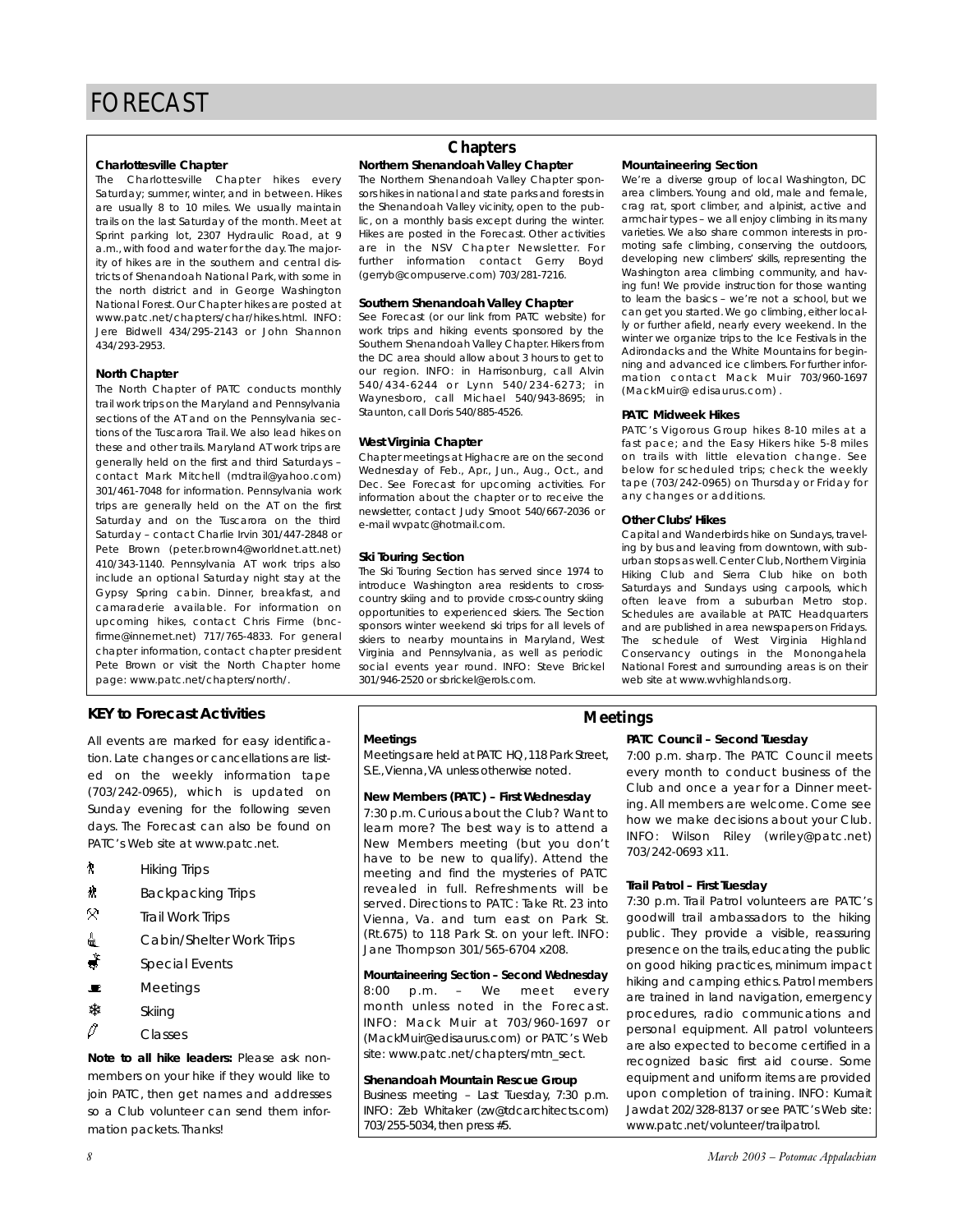# **MARCH**

#### **1 (Saturday) DEADLINE - April** *Potomac Appalachian* **Headquarters, Vienna, VA**

By 5:00 p.m. all items for the next issue of the newsletter due to editors. Send all Forecast events to PA-Forecast@patc.net and all other articles to PA@patc.net.

## **1 - 2 (Saturday - Sunday)** a **CLASS - Hike Leadership Training Course Prince William Forest Park, VA**

The Trail Patrol is hosting a Hike Leadership Training Course at Prince William Forest Park. The two-day course uses classroom and hands-on instruction to teach participants the essential skills for leading safe, enjoyable hikes with minimal environmental impact.The topics to be covered include: medical emergencies, planning, personal equipment, Leave No Trace, leadership skills, standard procedures, emergency procedures, and navigation and map reading. Details at trailpatrol.patc.net. INFO: Ben Fernandez (bmfernandez99@earthlink.net).

#### **1 - 2 (Saturday - Sunday)** a **CLASS - Wilderness First Aid Alexandria, VA**

A program of the Wilderness Safety Council, this 18hour class includes classroom study, hands-on practice, and results in a two-year certification.The cost is \$140. Registration is limited to 25 people. More information and registration at: www.wfa.net. INFO: Christopher Tate 703/836-8905.

## **1 - 2 (Saturday – Sunday)** i**SHELTER WORK TRIP - New Construction Bowie, MD**

The logs have arrived at the worksite near Bowie, Md., where we will construct a new shelter. When completed it will be disassembled and moved to Shockey's Knob on the Tuscarora Trail west of Winchester, Va. PATC provides tools. Bring your lunch, water, and personal first aid kit. INFO: Frank Turk (FrankTurk@aol.com) 301/249-8243.

#### **3 (Monday)** ` **HIKE - Family Hike Springfield, VA**

Hidden Pond Nature Center. Out and back jogging-stroller passable hike along Pohick Stream. We will hike about 3 miles in all. Meet on the playground right next to the parking lot. INFO: Lauren Lang (LEvansAT94@aol.com) 703/631-9278.

**4 (Tuesday)** \**MEETING - Trail Patrol, 7:30 p.m.**

#### **4 (Tuesday)**  ` **HIKE - Vigorous Hikers Central District, Shenandoah National Park, VA**  Climb Cedar Run to Hawksbill then go south along

Franklin Cliffs, returning on Skyland Trail, Crescent Rock Trail to descend Whiteoak. 17 miles and 4200 ft climb. INFO: Chris Nolen 301/469-8931.

# **5 (Wednesday)**

### a **CLASS - Everest 50th Anniversary (REI) Bailey's Crossroads, VA**

7:30 p.m. In the spring of 1953, Sir Edmund Hillary and Tenzing Norgay fought their way to the top of the world. Fifty years later, expeditions and climbing teams throng the mountain, often crowding camps, and forming bottlenecks at critical spots. Chris Warner,owner of Earth Treks Climbing Center, the first Marylander to summit Everest, and the first American to solo an 8,000 meter peak, presents a retrospective of his personal experiences on Everest and climbing in the Himalayas in celebration of the first summiting of Everest. Admission \$5.00 at the door. INFO: Mark Nelson (mnelson@rei.com) 703/379-9400.

#### **5 (Wednesday)** ` **HIKE - Easy Hikers Vienna, VA**

WO&D Trail (paved and gravelled). Five miles of flat walking with a stop at end for lunch and tour of PATC office on Park Street. Meet at the Vienna Community Center, 120 Cherry Street. Directions: from Beltway (I-495), west on I-66. Exit 62, Nutley Street (VA 243) north toward Vienna. Continue to 4th traffic light intersection. Right on Maple Avenue (RT 123). Right on Park Street then about 2 blocks to Community Center on right. No pets. Rain or shine. Bring lunch and water. Starts at 10:15 a.m. INFO: Henri Comeau (henricomeau@aol.com) 703/451-7965.

**5 (Wednesday)** \**MEETING - New Members (PATC), 7:30 p.m.**

#### **8 (Saturday)** ` **HIKE - Natural History Cultural Hike Shenandoah National Park, VA**

Come, join Len Wheat and Bob Pickett as we explore some off-trail locations within the Park in search of homesites, cemeteries, animal tracks and other neat stuff. Our actual route will be determined by weather, but will include about six miles with, maybe, up to half done off-trail. With bushwhacking and weather conditions unknown, this must be considered a moderately difficult hike. Nonetheless, always fun, always different! Reservations required. INFO: Bob Pickett 301/681-1511.

# **8 (Saturday)** ` **HIKE - North Chapter Boiling Springs, PA**

Appalachian Trail Hike II, Center Knob section.ATC Mid-Atlantic Office to PA RT 94. Moderate to difficult 8.8 mile hike, elevation gain 700 feet. This section takes in the Center Knob, which at one time was the midpoint of the AT.The Alec Kennedy shelter is found on this section of the AT. Meet at 10:00 a.m. in Boiling Springs, PA, at the ATC Mid-Atlantic Office. INFO: Christopher Firme (bncfirme@innernet.net) 771/765-4833, after 6:00 p.m.

#### **8 (Saturday)** . **TRAIL WORK TRIP - Massanutten Crew Massanutten Mountain, VA**

Mid-winter work on a mountain is invigorating. Meet at 9:00 a.m. on the Massanutten. INFO: Wil Kohlbrenner (wmaxk@shentel.net) 540/477-2971.

#### **8 - 9 (Saturday - Sunday)** i**CABIN WORK TRIP - John's Rest Cabin Stanardsville, VA**

Join us for some landscaping and finishing work on the cabin and outhouse. We will be happy to teach you construction skills, if needed. Good hiking opportunities as well. Group meals (we love good food). INFO: Joel Anderson (jtanderson54@yahoo.com) 301/898-0047.

# **8 - 9 (Saturday - Sunday)** i**CABIN WORK TRIP - Tulip Tree Cabin Shaver Hollow, VA**

With all the doors and windows now installed, we can get on to things like the finished floor and baseboards. We will be working mostly on the little finishing details in the cabin. There is still much landscaping work to do and maybe some paint-

ing or varnishing. Whatever we are doing you can come out and enjoy a weekend in the woods, make some new friends and enjoy yourself. INFO: Charlie Graf (cagraf@aol.com) 410/757-6053.

#### **8 - 9 (Saturday - Sunday)** a **CLASS - Land Navigation Class (REI) Bailey's Crossroads, VA**

Saturday 10:30 a.m. to 5:30 p.m. and Sunday 8:30 a.m. to 4:00 p.m. This comprehensive two-day course teaches all skills necessary to use map and compass in an integrated land navigation system.The first day is spent in intensive classroom exercises concentrating on map reading and interpretation, position plotting, compass fundamentals, declination, and azimuth. The second day is spent in Prince William Forest Park, primarily off-trail, engaging in practical navigation exercises of increasing complexity. The course fee is \$85 and includes workbook text, course materials, compass, map, grid reader, and lunch on Saturday. Registration required. INFO: Mark Nelson (mnelson@rei.com) 703/379-9400.

#### **8 - 9 (Saturday - Sunday)** . **TRAIL WORK TRIP - Cadillac Crew Washington, DC**

Potomac Heritage Trail (PHT). Join the Cadillac Crew for some inside-the-beltway trail work. The Crew plans to repair sections of the PHT including steps and erosion control devices. Bring water and a lunch for Saturday noon. Community dinner on Saturday night. Overnight with local crew members. INFO: Fran Keenan (outdoorsnow@cox.net) 703/938-3973 or Jon Rindt (jkrindt@erols.com) 540/635-6351.

#### **10 (Monday)** ` **HIKE - Family Hike Centreville, VA**

Manassas Battlefield - Stone Bridge. Come join us for a kid-friendly 2-mile loop. The path is joggingstroller passable with a few, short, steep, up and downs, and some roots and log stairs. The trail has a neat long boardwalk section, then goes up into an open meadow, then back into the woods and along the stream. INFO: Lauren Lang (LEvansAT94@aol.com) 703/631-9278.

#### **11 (Tuesday)** ` **HIKE - Vigorous Hikers Fairfax County, VA**

Fairfax Cross County Trail (CCT). 36.7 mile vigorous hike traversing numerous parks and stream beds of the County from a start near Lorton to the parking area at Georgetown Pike and Difficult Run. Plan on an early start and a fast pace. INFO: Cliff Noyes 703/451-5181 or cliff.noyes@juno.com

## **11 (Tuesday)**

\**MEETING - PATC Council, 7:00 p.m.**

### **12 (Wednesday)**

### a **CLASS - Cross Training for Mind, Body, Soul (REI) Bailey's Crossroads, VA**

Make outdoor fitness fun as well as a part of your lifestyle. Take fitness outside and get great benefits for your mind as well as your body. REI's seasoned outdoor adventurers will cover the fundamentals of building and maintaining endurance, strength, and flexibility. They'll also cover hydration and nutrition, and the gear and clothing to make it fun and keep you comfortable. Come in and discover why cross training is essential for maximizing and enjoying physical health. INFO: Mark Nelson (mnelson@rei.com) 703/379-9400.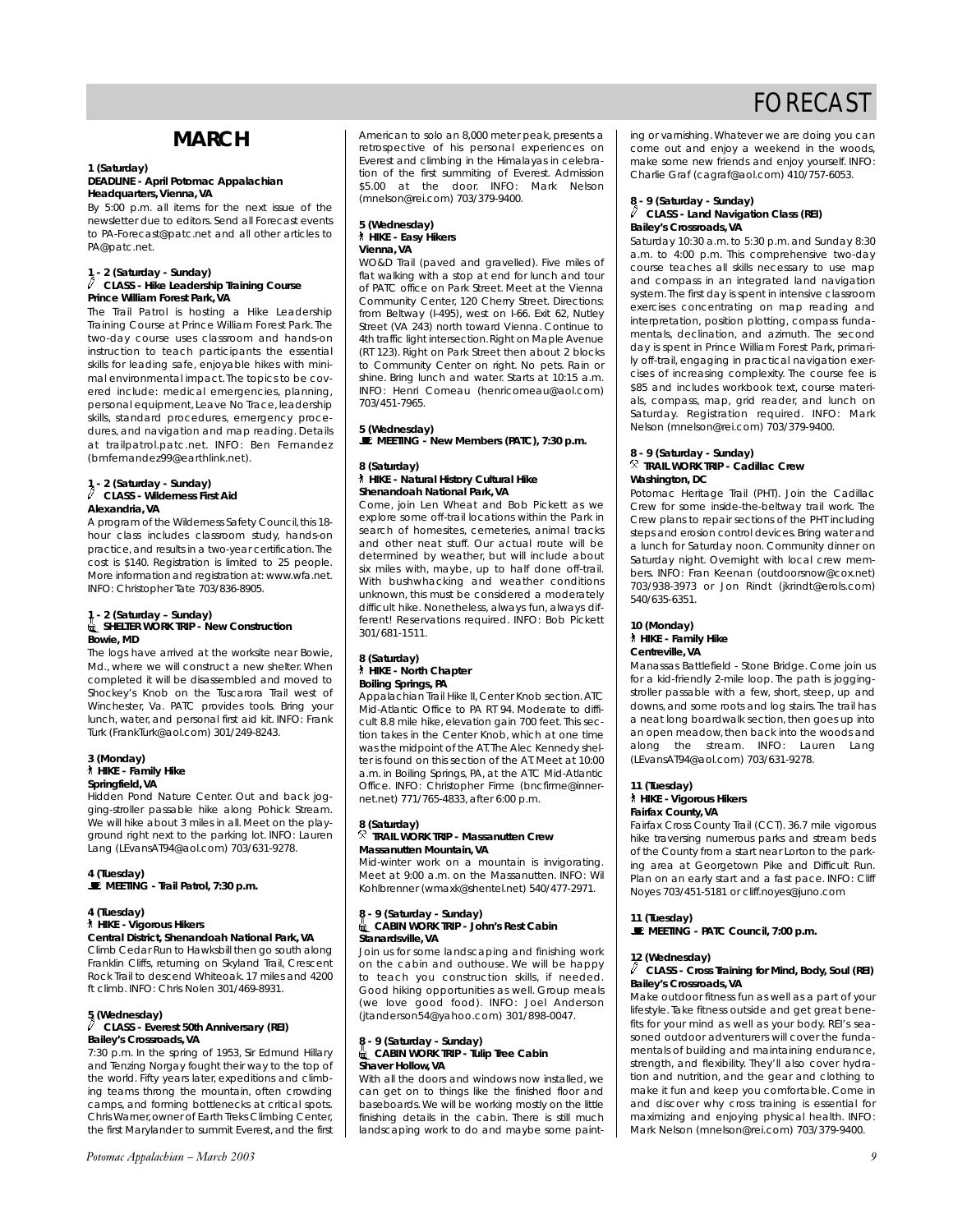#### **12 (Wednesday)** ` **HIKE - Easy Hikers Turkey Run Park, VA**

The Easy Hikers will hike 4-5 miles. Some hilly stretches and a minor stream crossing.Meet at 10:15 a.m. at parking lot C-1, immediately to the left upon entering the park. Bring lunch and water. Directions: From the beltway take exit 14, the George Washington Parkway about two miles to the exit for Turkey Run Park. Also accessible from GW Parkway northbound. INFO: Gary Abrecht (Gabrecht@AOL.com) 202/546-6089.

### **12 (Wednesday)**

## \**MEETING - Mountaineering Section, 8:00 p.m.**

#### **13 (Thursday)**

#### ` **HIKE - In-Between Hikers - Key Chain Circuit Washington, DC**

The In-Between Hikers will hike up the Potomac Heritage Trail to Chain Bridge, across the bridge, down the C&O canal towpath, and across Key Bridge to the departure point.About 9 miles.Some rocky sections and a few minor stream crossings. Stretches will be muddy if weather has been wet. At the end Jim Flanigan will lead an optional foray into Georgetown to assess certain establishments' preparation for the upcoming St.Patrick's Day celebrations. Meet at 10:00 a.m. on the Theodore Roosevelt Island parking lot, immediately off the northbound George Washington Parkway just north of the Theodore Roosevelt bridge (there is no access from the parkway southbound). Bring lunch and water. INFO: Gary Abrecht (GAbrecht@AOL.com) 202/546-6089.

## **15 (Saturday)**

#### ` **HIKE - Massanutten Series Massanutten Mountain, VA**

The last hike of the Massanutten Series will be a 17 mile circuit hike on the Sherman Gap, Bear Wallow, Massanutten,Shawl Gap,and Tuscarora Trails.Total elevation gain will be 4600 feet.PATC Map G.Meet at the Oakton Shopping Center parking lot at 7:30 a.m.Contact leaders for requirements and details. INFO: Jack Thorsen (thorsen4@Juno.com) 703/339-6716 or William (Needham82@AOL.com) 410/884-9127.

#### **15 (Saturday)** . **TRAIL WORK TRIP - South Mountaineers Appalachian Trail, MD**

Join the South Mountaineers as they kickoff their tenth year of trail stewardship. This is the first of 21 events in 2003. This crew has been performing erosion control and blowdown removal, weeding, building new trails and relocating old trails since 1993. We meet near Frederick, Md. at 9:00 a.m. INFO: Mark Mitchell (mdtrail@yahoo.com) 301/461-7048.

#### **15 (Saturday)** . **TRAIL WORK TRIP - Stonewall Brigade Shenandoah County, VA**

Great North Mountain on the VA/WV state line. Join the Stonewall Brigade at Wolf Gap Recreation Area at 9:00 a.m. to get tools then work on Little Stoney Creek Trail in the nearby area. RSVP by Wednesday evening if you plan to attend. Bring lunch, work gloves, water, seasonal clothing, and hiking shoes. INFO: Hop Long (theFSLongs@erols.com) 301/942-6177.

#### **15 - 16 (Saturday - Sunday)** i**Cabin Work Trip - Blackburn Trail Center Round Hill, VA**

Need your help for new project! Starting this weekend we are going to insulate and build-out the inside of the carriage house. The long-range plan is to turn this space into a caretaker's apartment. Need help with drywall, finishing, electrical, plumbing and painting. Also need lots of unskilled labor with strong backs. We'll finish up Saturday evening and share in a group meal. Sunday breakfast will be provided for those spending the night. INFO: Chris Brunton 703/560-8070.

#### **15 - 16 (Saturday - Sunday)** i**CABIN WORK TRIP - Vining Tract Lydia, VA**

The Vining Tract crew meets once a month to work on various cabin and land management projects on the beautiful Vining property. We are making progress on the new cabin (it has a roof), but there's a lot left to do (it still needs walls). We also do projects to keep Conley and Wineberry cabins and the surrounding property in tiptop condition. Come, join us and raise a hammer, a paintbrush, or a log, as well as a beer or two, in the cause. Overnight at Conley and Wineberry. INFO: Larry Lang 703/631-9278 or Hugh Robinson 703/525-8726.

#### **15 – 16 (Saturday – Sunday)** i**SHELTER WORK TRIP - New Construction Bowie, MD**

The logs have arrived at the worksite near Bowie, MD where we will construct a new shelter. When completed it will be disassembled and moved to Shockey's Knob on the Tuscarora Trail west of Winchester, Va. PATC provides tools. Bring your lunch, water, and personal first aid kit. INFO: Frank Turk (FrankTurk@aol.com) 301/249-8243.

#### **15 - 16 (Saturday - Sunday)** . **TRAIL WORK TRIP - North District Hoodlums North District, Shenandoah National Park, VA**

FAILTE! All are invited to join the Hoodlums on their traditional Irish worktrip in March. Corned beef and cabbage, Guinness, celtic reels and good craic around the campfire await all hearty souls who are willing to shed a wee bit o' sweat on the trails this fine St. Paddy's day weekend. The Hoodlums Trail Crew works on the AT in the North District of SNP, engaging in down-and-dirty treadwork chores by day. But after a good day's work, the crew settles down to enjoy the fruits of their labor afterwards in grand fashion via the theme meal and festivities at a facility within the park. No trail work experience is necessary and newcomers are always welcome. Check out our Web site at www.patc.net/ volunteer/trails/hoodlums/hoodlums.html. Come for the day, stay for the evening meal, camp out overnight in SNP – lots of options! What a way to spend a weekend! We meet at Piney River Ranger Station, MP 22 on Skyline Drive, at 10 a.m. on Saturday morning. Reserve by mid-week prior. INFO/RSVP: George Walters (gjwalters@starpower.net) 410/426-2724.

#### **17 (Monday)** ` **HIKE - St. Patrick's Day Family Hike Lake Accotink, VA**

Put on your green and join us for a 4-mile circuit hike around Lake Accotink.We will stop halfway at the marina to have a green picnic lunch and enjoy the playground. The trail is mostly joggingstroller friendly, with small gravel tread and a few stairs. INFO: Lauren Lang (LEvansAT94@aol.com) 703/631-9278.

#### **18 (Tuesday)**  ` **HIKE - Vigorous Hikers Central District, Shenandoah National Park, VA**

Old Rag and Robertson Mountains – Two tough climbs with great views make this classic an ideal spring conditioning hike. Total is 16 miles and 4000 feet. INFO: Chris Nolen 301/469-8931

#### **19 (Wednesday)** a **CLASS - Backcountry with Your Dog (REI) Bailey's Crossroads, VA**

7:30 p.m. Before you take off for the woods with your dog, you need to understand your dog's needs and be able to lead and communicate effectively. Brian Roome, of Barkbusters will present an introduction to safe and successful backpacking with your dog. Topics will include: Travel to your destination, dog pack training, necessary equipment, back country etiquette; and basic canine first aid. Brian will detail strategies for effective training and communication with man's best friend that will lead you and your dog to a happier outdoor relationship and many dream weekends. INFO: Mark Nelson (mnelson@rei.com) 703/379-9400.

#### **19 (Wednesday)** ` **HIKE - Easy Hikers Seneca Creek Greenway, MD**

10:15 a.m. Seneca Creek Greenway at RT 28. We will go to Fuddrucker's for a warm, dry lunch after the hike. Enjoy tall pines and visit the site of Black Rock Mill. Directions: From I-270 access lanes, exit west on RT 28 towards Darnestown. You will come to this exit just after the exit on 28 east to Rockville. Turn as necessary to stay on 28 past Black Rock Road.The trailhead parking lot is on the right hand side of 28, just before the bridge over Seneca Creek. INFO: Margaret Chapman 301/977-8988 or 301/869-9291 Ext. 3, Monday, Tuesday, or Thursday.

#### **20 (Thursday)** ` **HIKE - In-Between Hike Springfield, VA**

Pohick & S. Run Valley Stream Parks. Joint hike with Sierra Club, MWROP. A moderate to fast 10 miles from I-95 to Burke Lake. From Fairfax County Parkway (Rte. 7100) take Pohick Road (VA 641) south 3 miles to Rolling Road light. Go right 0.17 miles to Wadebrook Terr. No pets. Bring lunch. Car shuttle. Starts at 10 a.m., rain or shine. INFO: Henri (henricomeau@aol.com) 703/451-7965.

### **20 (Thursday)**

#### \**MEETING - Trails District Managers PATC Headquarters, Vienna, VA**

7:00 p.m. Semi-Annual District Managers meeting.

## **22 (Saturday)**

#### ` **HIKE - Natural History Cultural Hike Central District, Shenandoah National Park, VA**

Len Wheat leads Bob Pickett and friends one more time through the Park in search of artifacts of the former Park inhabitants. We will plan on hiking up Lewis Mountain from the east border of the Park and will do considerable up and down bushwhacking totalling about six miles. We'll see several former homesites and a cemetery. This must be considered a moderately difficult hike. INFO/RSVP: Bob Pickett 301/681-1511.

#### **22 - 23 (Saturday - Sunday)** i**CABIN WORK TRIP - Tulip Tree Cabin Shaver Hollow, VA**

We will continue with last-minute finishing details and landscaping duties. We are trying to put the finishing touches on the cabin before the end of the summer. There is always more to do than you imagine and it always takes longer than you plan so don't despair! There will be plenty of work to do. INFO: Charlie Graf (cagraf@aol.com) 410/757-6053.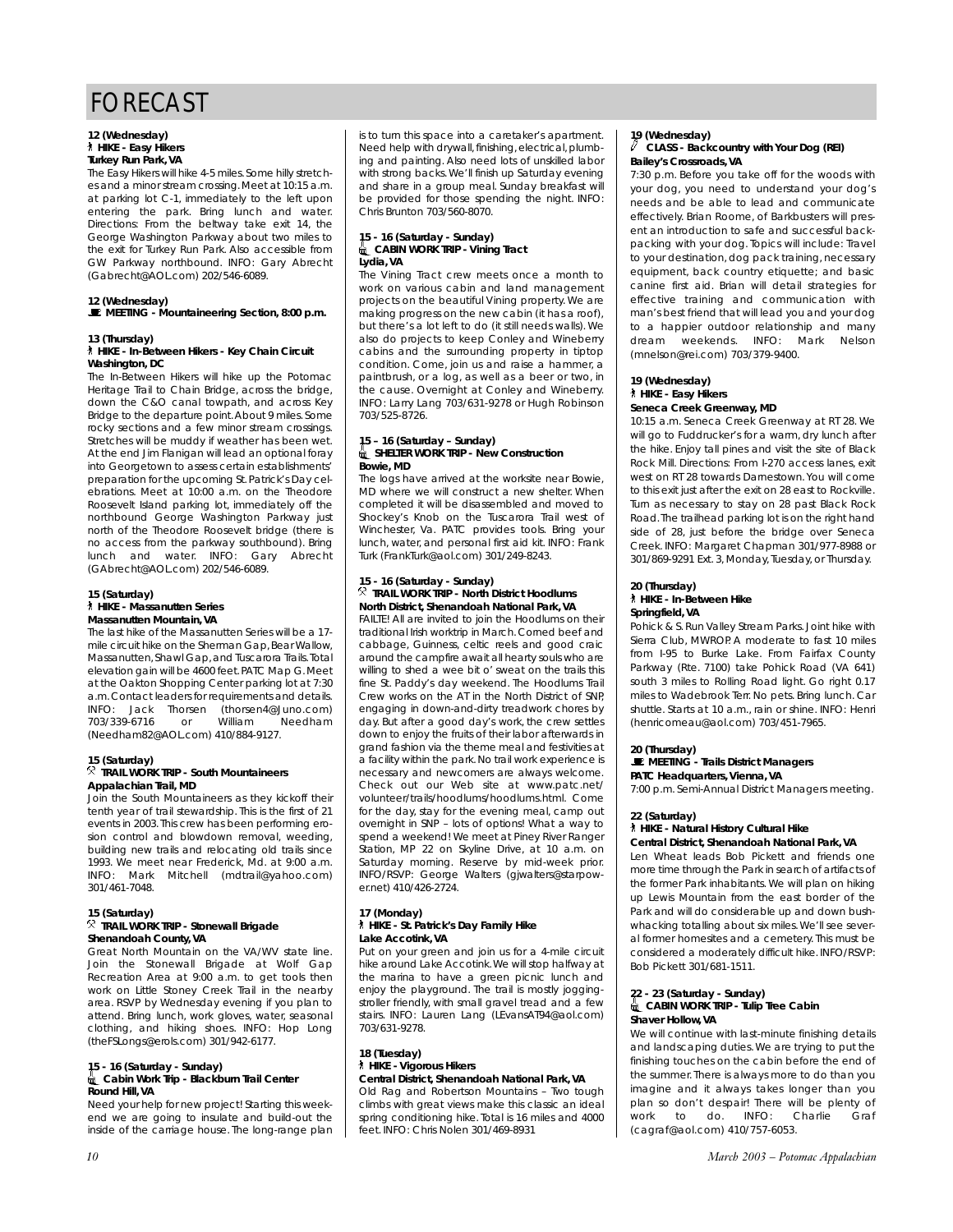#### **22 - 23 (Saturday - Sunday)** . **TRAIL WORK TRIP - Cadillac Crew Per Lee Tract, Madison, VA**

Interested in how new trails happen? The crew will continue the trail building project on the Entry Run Trail on the Per Lee Tract with the ultimate goal to connect with the SNP trail system. Bring water and a lunch for Saturday noon. Community dinner on Saturday night. Overnight at PATC's Rosser Lamb Cabin. INFO: Fran Keenan (outdoorsnow@cox.net) 703/938-3973 or Jon Rindt (jkrindt@erols.com) 540/635-6351.

#### **23 (Sunday)** . **Trail Work Trip - C&O Canal Potomac, MD**

Join us for a half-day work trip on the Ford Mine Trail at the C&O Canal. This will be an easy introduction to trail maintenance that will leave you time for an afternoon of hiking or biking on the towpath. Meet at the Great Falls Tavern Visitor Center at 9:00 a.m. Bring water and work gloves. INFO: Georgeann Smale (gsmale99@yahoo.com) 301/581-9584.

#### **24 (Monday)** ` **HIKE - Family Hike Lake Royal, VA**

Enjoy the Spring weather on this scenic lake circuit hike.We will hike 2 miles, stopping halfway to enjoy the playground, and have lunch. The trail is jogging stroller friendly except for a few log steps. INFO: Lauren Lang (LEvansAT94@aol.com) 703/631-9278.

### **25 (Tuesday)**

#### ` **HIKE - Vigorous Hikers Central District, Shenandoah National Park, VA**

Climb new trail over Doubletop for view, then down to Rapidan and lunch at historic Hoover Camp, returning via Stony Mountain Tr. and Upper Dark Hollow Falls Tr. 16 miles 4000 ft climb. INFO: Chris Nolen (chrishiker@erols.com) 301/469-8931.

#### **25 (Tuesday)**

\**MEETING - Shenandoah Mountain Rescue Group (Business meeting), 7:30 p.m.**

#### **26 (Wednesday)** a **CLASS - Spring Hiking (REI) Bailey's Crossroads, VA**

7:30 p.m.Paul Elliott,a professional writer and amateur hiker, claims that, "as a springtime hiking venue, there's no place like the Washington, D.C. metro area. It offers a remarkably rich and colorful mix of urban and rural landscapes,emergent wildflowers and wildlife, and often-glorious weather and, for the adventurous hiker, assorted curiosities and other surprises." Paul should know. He's been leading metro-area hikes for the Sierra Club and Appalachian Mountain Club for about six years, and recently spent two of those years researching and writing "60 Hikes within 60 Miles: Washington, DC." Paul will talk about familiar places, but will also reveal some lesser known gems, like Thompson Wildlife Management Area, Fraser Preserve, Little Bennett Regional Park and Leesylvania State Park. After spilling the hiking beans, Paul will be pleased to field your questions and comments, and sign copies of his book. INFO: Mark Nelson (mnelson@rei.com) 703/379-9400.

#### **26 (Wednesday)** ` **HIKE - Easy Hikers Swain's Lock, MD**

Six-mile hike on C&O canal to Pennyfield Lock and back. Bring lunch and water. Meet at 10:15 a.m. at Swain's lock. Take exit 39 west from Capital Beltway to River Rd. Go 2 miles past Potomac Md., then left 0.3 miles on Swains Lock Rd. INFO: Mary-Margaret McGrail 703/ 751-8126.

#### **28 - 30 (Friday - Sunday)** ` **HIKE - Waterfall Photography Blitz Central District, Shenandoah National Park, VA**

Spend a little time getting up close and personal with the waterfalls of Shenandoah. The falls planned for both days are Cedar Run,White Oak Canyon, Lewis Mountain and a couple of others in the National Park system. So bring your camera and plenty of film as we take time to study water. Moderate hike. Optional overnight lodging in a cabin in or near SNP. INFO: Susan Bly (sbly@shepherd.edu) 304/258-3319, between 7:00 p.m. and 9:00 p.m.

#### **29 (Saturday)** ` **HIKE - Family Hike - Seneca Creek State Park Gaithersburg, MD**

Come explore the beautiful 6,600 acre Seneca Creek State Park. We will hike around Clopper Lake along the Lakeshore Trail. The hike will be a 3.7 mile loop. We will picnic along the way. INFO: Lauren Lang (LEvansAT94@aol.com) 703/631-9278.

#### **29 (Saturday) TRAIL WORK TRIP - South Mountaineers Appalachian Trail, MD**

The South Mountaineers are busy with finishing a special project involving a lot of big rocks! The weather is letting up,so come out and join the fun. Bring water, gloves, and lunch.We meet at 9 am in Frederick County. INFO: Mark Mitchell (mdtrail@yahoo.com) 301/461-7048.

#### **29 – 30 (Saturday – Sunday)** i**SHELTER WORK TRIP - New Construction Bowie, MD**

The logs have arrived at the worksite near Bowie, Md. where we will construct a new shelter. When completed it will be disassembled and moved to Shockey's Knob on the Tuscarora Trail west of Winchester, Va. PATC provides tools. Bring your lunch, water, and personal first aid kit. INFO: Frank Turk (FrankTurk@aol.com) 301/249-8243.

#### **29-30 (Saturday-Sunday)**  . **TRAIL WORK TRIP - Shenandoah Bartenders Central District, Shenandoah National Park, VA**

Clearing the path on Old Rag's Ridge trail.Join this new crew, on either day. Come for the whole weekend, if you are prepared to backpack. INFO: Cathie Cummins 703/631-7421 evenings only.

#### **30 (Sunday)**  . **TRAIL WORK TRIP - Gambrill State Park Frederick, MD**

This is a continuation of on-going trail maintenance and relocation projects on the Black Locust circuit trail. Also, correction labels need to be placed onto hiking trail maps. Free trail maps to those who participate in putting labels on the maps. Meet at the Nature Center. INFO: Dave Jordahl (dave.jordahl@askdep.com) 301/834-7729.

#### **31 (Monday)** ` **HIKE- Family Hike - Meadowlark Gardens Park McLean, VA**

Come to check out this beautiful park, which has three ponds, a fountain, and several gazebos. This will be 2-3 mile circuit hike along paved paths. We will have lunch under the trellis-covered picnic tables after the hike. INFO: Lauren Lang (LEvansAT94@aol.com) 703/631-9278.

# **APRIL**

#### **1 (Tuesday) DEADLINE - May** *Potomac Appalachian* **Headquarters, Vienna, VA**

By 5:00 p.m. all items for the next issue of the newsletter due to editors. Send all Forecast events to PA-Forecast@patc.net and all other articles to PA@patc.net.

## **1 (Tuesday)**

## ` **HIKE - Vigorous Hikers**

## **Central District, Shenandoah National Park, VA**

Another long hilly hike. Climb Sam's Ridge to AT on Hazel Mountain and Meadow Springs Trails, then south to Corbin Cabin to descend Nicholson Hollow, ascend Hot Short and return down the Hazel River Trail. About 18 miles and 4000 foot climb. INFO: Chris Nolen (chrishiker@erols.com) 301/469-8931.

## **1 ( Tuesday)**

\**MEETING - Trail Patrol, 7:30 p.m.**

### **2 (Wednesday)**

\**MEETING - New Members (PATC), 7:30 p.m.**

#### **5 - 6 (Saturday - Sunday)** i**CABIN WORK TRIP - Tulip Tree Cabin Shaver Hollow, VA**

Yes we are still at it! Probably still working on the floor and baseboards and that ever present landscaping. Join us while you still can. Our work trips can't last much longer. We have milked this job about as long as we can. There will not be many more chances to get in on this outstanding work of love. INFO: Charlie Graf (cagraf@aol.com) 410/757-6053.

### **5 – 6 (Saturday – Sunday)**

#### i**SHELTER WORK TRIP - New Construction Bowie, MD**

The logs have arrived at the worksite near Bowie, MD where we will construct a new shelter. When completed it will be disassembled and moved to Shockey's Knob on the Tuscarora Trail west of Winchester, Va. PATC provides tools. Bring your lunch, water, and personal first aid kit. INFO: Frank Turk (FrankTurk@aol.com) 301/249-8243.

### **7 (Monday)**

### a **CLASS - Backpacking 101 - Introductory Night PATC HQ, Vienna, VA**

7:30 p.m. - 9:30 p.m.The BP101 class provides those persons, 18 years and older, who have moderate or no backpacking experience with the opportunity to expand their enjoyment of the outdoors through the practice of backpacking. The class provides basic instruction in equipment selection and use; information and techniques to enhance safety and comfort; and Leave No Trace methods to protect our fragile backcountry environment. It also provides more experienced backpackers an opportunity to hone or renew their skills, and adapt their backpacking techniques to the Leave No Trace wilderness ethic. After classroom instruction the class will take their new skills out in the field. Instructional Weekend: April 12 – 13. Backpacking trip: May 3 – 4 accompanied by experienced backpacking instructors. Fee: \$60.00 for PATC Members; \$75.00 for non-members. INFO: John Browne (jbrowne11@cox.net) 703/425-5645 or see ad on page 15.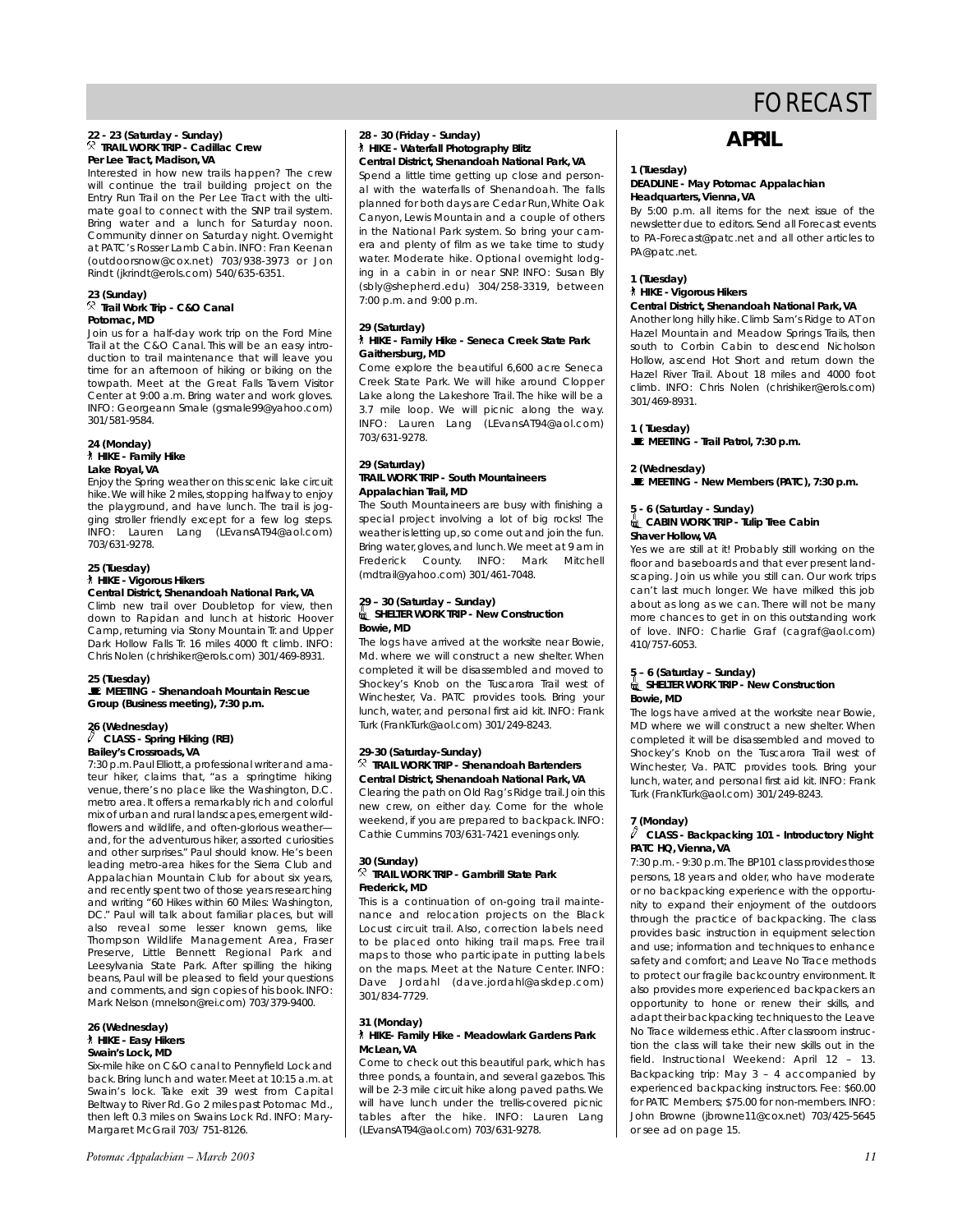#### **8 (Tuesday)** ` **HIKE - Vigorous Hikers**

## **Catoctin Trail, MD**

20+ miles down the Catoctin Trail in MD from the Park Visitor Center to Gambrill State Park. Enjoy beautiful Cunningham Falls, invigorating climb of Bob's Hill, fording Hunting Creek, and on and on with fun stuff 'round every bend in the trail. INFO: Cliff Noyes (cliff.noyes@juno.com) 703/451-5181.

#### **8 (Tuesday)**  \**MEETING - PATC Council, 7:00 p.m.**

#### **12 (Saturday)** a **CLASS - Arbor Day Reforestation Project (REI) Falls Church, VA**

9:00 a.m. - 1:00 p.m. Plant trees to celebrate Virginia's Arbor Day! Join the Northern Virginia Conservation Trust and REI for a reforestation project on an NVCT protected property in Falls Church. Learn about conservation easements and how you can help preserve and protect Northern Virginia's natural resources, and have a great time with fellow conservationists! The event will take place from 9 a.m. to 1 p.m. at 7545 Idylwood Road, Falls Church, 22043. A light lunch and refreshments will be provided. Please bring a shovel if you have one. Wear tennis shoes or boots, pants and a comfortable shirt. Park on Dunford Road and enter the property through the gate at the end of the road. INFO: www.nvct.org.<br>Please RSVP to Jeannie McPherson Please RSVP to Jeannie McPherson (jmcpherson@nvct.org) 703/354-5093.

### **9 (Wednesday)**

\**MEETING - Mountaineering Section, 8:00 p.m.**

## **9 (Wednesday)**  \**MEETING - West Virginia Chapter Highacre House, Harpers Ferry, WV**

## **12 - 13 (Saturday - Sunday)** i**CABIN WORK TRIP - Blackburn Trail Center Round Hill, VA**

Continuing to build-out the inside of the carriage house. The long-range plan is to turn this space into a caretaker's apartment. Need help with drywall, finishing, electrical, plumbing and painting. Also need lots of unskilled labor with strong backs. We'll finish up Saturday evening and share in a group meal. Sunday breakfast will be provided for those spending the night. INFO: Chris Brunton 703/560-8070.

#### **12 – 13 (Saturday – Sunday)**  $\overline{\mathscr{O}}$  CLASS – Backpacking 101 **Prince William Forest Park, Triangle, VA**

This instructional weekend follows the introductory night (see April 7 event listing). The BP101 Introductory BACKPACKING Course provides those persons, 18 years and older, who have moderate or no backpacking experience with the opportunity to expand their enjoyment of the outdoors through the practice of backpacking. The students will then use their new skills on an overnight backpacking trip May 3 – 4 accompanied by experienced backpacking instructors. INFO: John Browne (jbrowne11@cox.net) 703/425-5645 or see ad on page 15.

## **12 - 13 (Saturday - Sunday)** . **TRAIL WORK TRIP - Cadillac Crew Appalachian Trail, VA**

The Crew plans to work on the AT north of Blackburn Trail center. Erosion control and tread work are needed. Bring water and a lunch for Saturday noon. Community dinner on Saturday night. Overnight at Blackburn Trail Center. INFO: Fran Keenan (outdoorsnow@cox.net) 703/938- 3973 or Jon Rindt (jkrindt@erols.com) 540/635-6351.



#### **15 (Tuesday)** ` **HIKE - Vigorous Hikers Massanutten Mountain, VA**

Camp Roosevelt Loop - Enjoy Kennedy Peak, loop back on Stephen's Trail to Duncan Knob rock scramble; 15 miles and 3300 ft climb. INFO: Chris Nolen (chrishiker@erols.com) 301/469-8931.

#### **17 (Thursday)** ` **HIKE - In-Between Hike Fraser Preserve, Great Falls, VA**

Joint hike with Sierra Club MWROP. A moderate to fast 10 miles over variable terrain. From I-495, exit 44 west on Va. 193 (Georgetown Pike) for 7.5 mi. to Springvale Rd. Go right for 2 .5 mi. to arrow, turn left then immediate right. At Allenwood Lane turn left and park. Bring water/lunch. Starts at 10 a.m. No pets. Rain/shine. INFO: Henri Comeau (henricomeau@aol.com) 703/451-7965.

#### **19 (Saturday)** a **CLASS - Mapping Software (REI) Bailey's Crossroads, VA**

10:30 a.m. - 4:30 p.m. This six- hour lecture, demonstration and exercise class will introduce participants to the features, benefits and operation of various mapping software systems. Instructor, Dimitri Tundra, will discuss the comparative advantages of the various systems for particular applications and teach participants to use the Topo! Mid-Atlantic software created by National Geographic. The second half of the class will include a field exercise to illustrate the practical use of the software and its features and applications.The class fee of \$75 includes all course materials and TOPO Interactive Mapping CD: Washington,DC/SNP.Registration is limited.To register: REI 703/379-9400.

#### **19 (Saturday)**  . **TRAIL WORK TRIP Central District, Shenandoah National Park, VA**

Come join the Backpacker Magazine Get Out More Road Team at work with Central District trail overseers. The Road Team, Amy and Brent Anslinger, are Appalachian and Pacific Crest Trail veterans, now eager to learn about trail maintenance. Location to be announced. INFO: Cathie Cummins (cumminsr@cox.net) 703/631-7421.

#### **19 - 20 (Saturday - Sunday)** i**CABIN WORK TRIP - Tulip Tree Cabin Shaver Hollow, VA**

Even though we are nearing the end of this project I promise that there will be plenty of interesting and rewarding work to do. You will be proud to have contributed to this beautiful, outstanding example of Primitive American architecture. INFO: Charlie Graf (cagraf@aol.com) 410/757-6053.

#### **19 – 20 (Saturday – Sunday)** i**SHELTER WORK TRIP - New Construction Bowie, MD**

The logs have arrived at the worksite near Bowie, Md. where we will construct a new shelter. When completed it will be disassembled and moved to Shockey's Knob on the Tuscarora Trail west of Winchester, Va. PATC provides tools. Bring your lunch, water, and personal first aid kit. INFO: Frank Turk (FrankTurk@aol.com) 301/249-8243.

## **22 (Tuesday)** ` **HIKE - Vigorous Hikers**

### **Old Dogwood Route, Appalachian Trail, VA**

A really tough 35.7 miles down the AT from Snickers Gap (Rt 7) to the 4-H Center just north of SNP. This will be a dawn to dusk hike and requires an "ohdark-hundred" meeting time to set up car shuttles and a couple of enroute water caches. When "The Dogwood" was inaugurated in 1986 fewer than half the starters finished, the median enroute time was over 12 hours, and most of us were younger then. We will pick up any tired, cold, discouraged dropouts at designated road crossing, but it may be late. INFO: Chris Nolen (chrishiker@erols.com) 301/469-8931 or Cliff Noyes (cliff.noyes@juno.com) 703/451-5181.

### **29 (Tuesday)**

\**MEETING - Shenandoah Mountain Rescue Group (Business meeting), 7:30 p.m.**

#### **26 - 27 (Saturday - Sunday)**  a **CLASS - Crosscut Saw Workshop Blackburn Trail Center, Round Hill, VA**

Join SOT Liles Creighton and PATC district manager Dan Dueweke for a weekend of hands-on instruction in the proper use and care of one- and two-man crosscut saws and single-bit axes.You will have ample opportunity to practice your skills on an AT section. INFO: Dan Dueweke (danjan@fcc.net) 703/266-3248.

#### **26 - 27 (Saturday - Sunday)** . **TRAIL Work Trip - Cadillac Crew Shaver Hollow, VA**

Tulip Tree Cabin is scheduled to enter the cabin rental system this year. In preparation, the Crew is building a trail that connects to the SNP Crusher Ridge trailhead. Bring water and a lunch for Saturday noon. Community dinner on Saturday night. Overnight at Tulip Tree Cabin. INFO: Fran Keenan (outdoorsnow@cox.net) 703/938-3973 or Jon Rindt (jkrindt@erols.com) 540/635-6351.

#### **29 (Tuesday)** ` **HIKE - Vigorous Hikers Appalachian Trail, WV**

Out and back from Keyes Gap (Rt 9) to PATC's Blackburn Trail Center. Let's take it easier this week – 12 miles and 2000' elevation gain – resting from the "Old Dogwood" last week and the upcoming Hike Across Maryland. INFO: Cliff Noyes (cliff.noyes@juno.com) 703/451-5181. ❏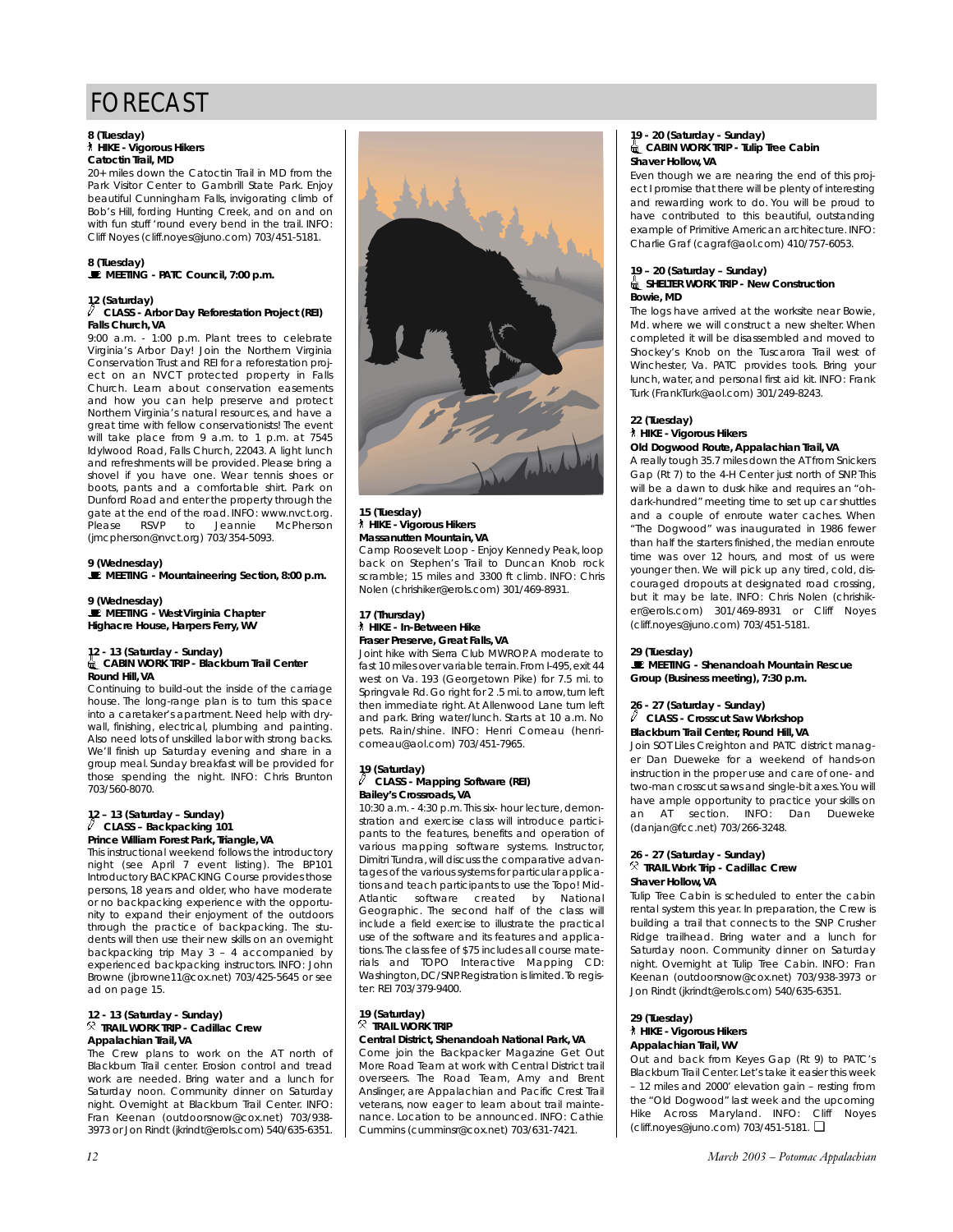## **NEW NOTICES**

**CALLING ALL LAWYERS, ACCOUNT-ANTS AND TAX ATTORNEYS.** Want to give something of value to the Club, but don't want to swing a Pulaski? Virginia has enacted a new law that permits donors of conservation easements to sell the tax credit and reap a substantial cash infusion. PATC owns property in Virginia that would be eligible for such a cash rebate. The Club needs you to help write the proposals that would bring the Club tens of thousands of dollars that could be plowed back into our land acquisition fund for trail protection, cabi construction, or general expenses. Contact: Phil Paschall (bettycox@erols.com), or phone 540/882-3027. But hurry – before the State changes its mind.

**FOUND CAMERA** – Oct. 17, 2002, at Myron Glaser cabin,disposable camera with family pictures (including dog). Contact Stephanie at 301/270- 5713 or georgeandsteph@erols.com.

**HIKE IN SWITZERLAND'S BERNISSE REGION.** Five hiking days in Murren, four hiking days in Grindelwald and two days in Zurich are included in this ten day trip which begins on Sep. 4, 2003. Approximate cost is \$2,000 and includes air, most of the ground transportation, lodging in 3 star hotels, half board for most days, breakfast every day, and travel insurance. For additional information call Donna Brother, 703/435-8315.

**FOR SALE:** Peter Limmer Backpacking Boots, size 9.5, excellent condition, best offer. Also, REI Goretex Rain pants, size M, Brand new condition, best offer. Call Howard Cohn at (w) 202/307-4363 or (h) 410/381-2436.

## **LOST AND FOUND**

**FOUND – MOTOROLA TALKABOUT** T6220 on Pond Run Section, Tuscarora Trail. To claim, contact Glenn at 703/448-0140 or gpalatini@ erols.com and provide unique identifying feature.

## **DONATIONS WANTED**

**LAPTOP AND COMPUTER PROJECTOR NEEDED:** The PATC Officers, Staff and Committee Chairpersons need a laptop computer and computer projector which can be used to make presentations at conferences, meetings, and community presentations. Projection at 1024 X 768 desired. If you work for a corporation which might make such a donation, con-

# NOTICES

## **VOLUNTEER OPPORTUNITIES**

*PA* HELP WANTED: A volunteer is needed to attend monthly Council meet-ings and report via e-mail on the meeting. Please contact Linda at PA@patc.net.

**EVENING DESK VOLUNTEERS NEEDED** to work the Sales or Information desks once or twice a month 7 p.m. to 9 p.m. We will train you. Call Sales and Info Coordinator Annetta DePompa at 410/535-5171.

**DAYTIME SALES DESK VOLUNTEERS BADLY NEEDED** every Thursday and/or Friday at the PATC Headquarters between Noon and 2 p.m. We will train you. Once or twice per month. If interested call Pat Fankhauser at 703/242-0693, Ext. 17, or e-mail at pfankhauser@patc.net or Maureen Estes at Ext. 19, or at mestes@patc.net.



## **ALSO NEEDED:**

**COOKS/WORK CREWS, WEAVER CABIN** - Contact Thomas Jorgensen at Hairatheart@aol.com or 540/248-7009 (w) 540/456-4760 (h) .

**PROJECT LEADERS / CONSTRUCTION** Foremen, for info call Charlie Graf at:<br>410/757-6053 or e-mail 410/757-6053 cagraf@aol.com.

**MEDICAL CHAIR VACANCY:** If interested please contact Mickey McDermott at patcvolunteer@patc.net.

## **NOT INTERESTED IN WORKING IN THE GREAT OUTDOORS?**

It takes a lot more than trail workers to keep the Club going! INFO: Wilson Riley, Wriley@patc.net or 703/242-0693, ext.11.

**THE SALES OFFICE NEEDS VOLUN-TEERS** please contact the Sales TEERS prease compact the band-<br>Coordinator, Maureen Estes, by either calling headquarters at 703/242-0693, ext. 19, or by e-mail at mestes@ patc.net.

**NEEDED: PEOPLE** to help plan and conduct our Club events. If you are willing, please contact Susan Nelson, willing, piease contact susan Neison,<br>Supervisor of Membership703/243-<br>7867, warnelson@erols.com or Pat 7867, warnelson@erols.com or Pat Fankhauser at Club headquarters - 703/242-0693, Ext. 17, pfankhauser@patc.net.

tact Mike Sutherland at msutherland@cox.rr.com or 703/591-8330.

## **CONSERVATION OPPORTUNITIES**

Do You Want to Be a Landowner along the AT? And have a home in the woods! Are you in a position to become a Conservation Buyer through the Appalachian Trail Conference Land Trust? Our program matches conservation buyers – people like you – with people who are selling land along the AT. You locate your home or cabin out of sight from the Trail. All we ask is that you donate a conservation easement on the rest of the property. A conservation easement "runs with the land;" that is, no present or future owner can develop it! AND, because an easement is an irrevocable gift of a property right, you get a nice income tax deduction equal to the value of the easement. Contact Bob Williams, Director of Land Trust Programs, at bwilliams@appalachiantrail.org, or at 304/535-6331, or write to P.O. Box 807, Harpers Ferry, WV 25425.

## **TRAIL OVERSEER OPPORTUNITIES**

PATC Overseers get discounts from the following merchants who support our volunteer programs: Blue Ridge Mountain Sports (Charlottesville, Tidewater) – 20%, Hudson Trail Outfitters (Metro DC) – 15%,The Trailhouse (Frederick, Md.) – 15%, Casual Adventures (Arlington,Va.) – 10%,Campmor (mail order via PATC HQ) – 10%, and Weasel Creek Outfitters in Front Royal – 10%. Check the back page of the PA for the latest trail, cabin, and shelter Overseer opportunities. All PATC members receive a 10% discount from Blue Ridge Mountain Sports. Be sure to have your membership ID or Overseer ID ready when you shop.

Notices are published free of charge for PATC members only. PATC cannot vouch for any of the advertised items. No commercial advertisement or personal notices unrelated to hiking will be accepted. Deadline for inclusion is the first day of the month preceding issuance of the newsletter. Notices will be run for 3 months, at the discretion of the editor, unless we are otherwise advised. ❏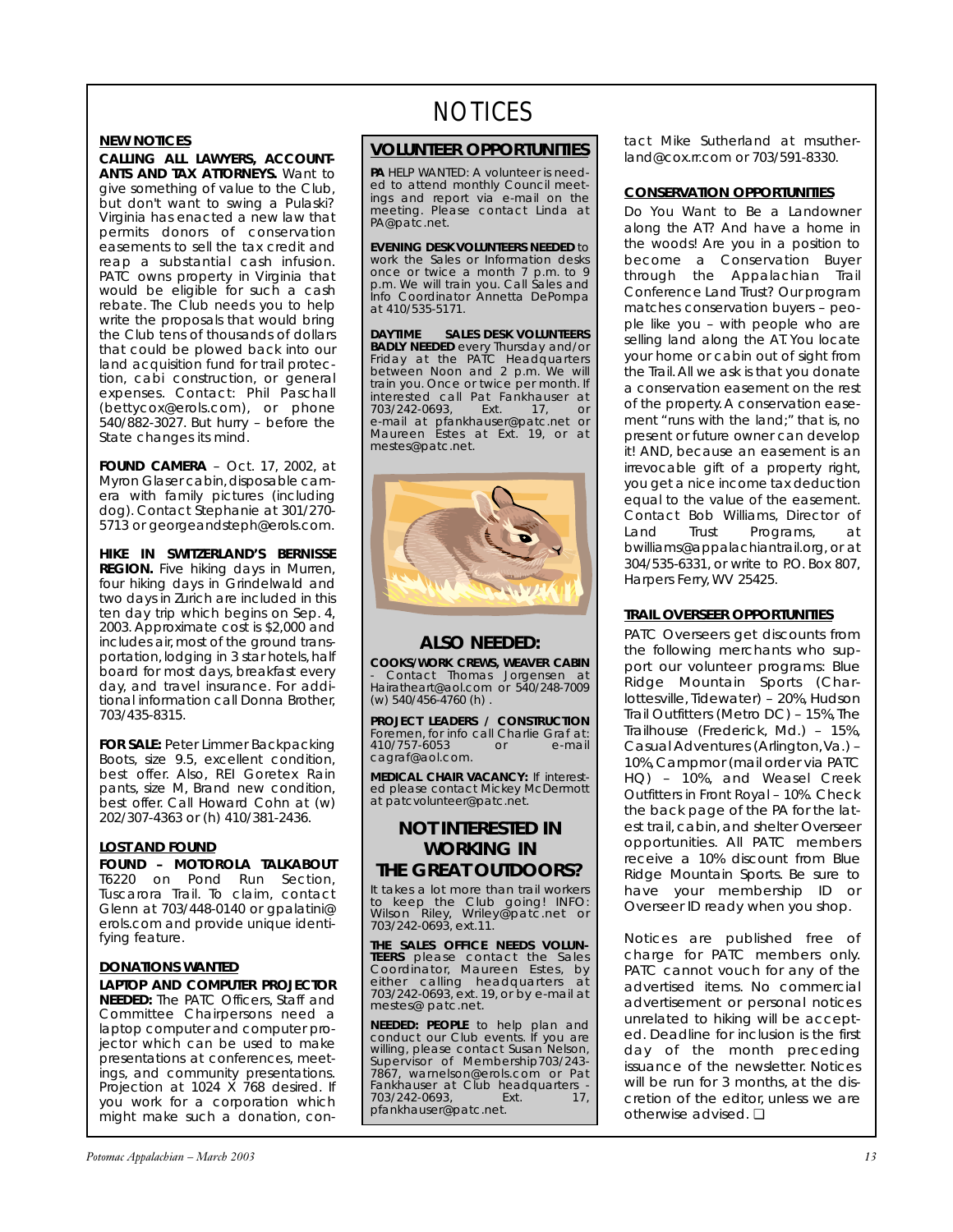# **Trailhead**

Brrr! January was a cold month with some serious wind chill for those who were dedicated enough to get out. Not to worry, the stuff on the trails from winter winds, ice damage, and blowdowns will still be there when the Ides of March beckon you to come forth and do good things. Besides it may be warm enough to pack the tread back into place after the frost heave. Your early trips are also a good time to freshen up faded blazes on standing trees and replace those which were on trees that didn't make it through the winter.

District Managers and crew leaders are reminded that the semiannual District Managers meeting is scheduled for Thursday, March 20, at Vienna Headquarters. Time is 6:30 p.m. for grub and 7 p.m. for serious stuff. Ya'll be there.

## **Annual PATC/SNP Trails Meeting**

On Jan. 25, SNP and PATC trails communities met to discuss the year that was and the year to be. Lacking a natural disaster (ice storm, flood, hurricane) to contend with, much progress was made during the past year by Overseers and trail crews. Besides regular trail maintenance, some areas neglected in the past such as Broad Hollow received attention. PATC contributed close to 10,000 hours in the 2002 season.

SNP Backcountry/Wilderness Manager Steve Bair advised the group that the SNP budget for trails is facing hard times in the years to come. SNP may have to limit its efforts to maintain high-use trails. This may result in PATC having to provide additional support in the future.

SNP has constructed tent pads near AT shelters in the Park during the past two years to limit disturbance to sensitive areas. Steve reported that feedback from backpackers has been very positive. Although some prefer to stay in the huts, many appreciate the privacy and freedom from mice. So far the project is considered a success.

Shawn Green announced that SNP has approved the extension of Entry Run Trail into the Park. The extension now avoids areas where there were historical or archeological concerns. When completed, Entry Run Trail will be a new public trailhead into the Park through the PATC Per Lee tract (home of John's Rest and Rosser Lamb cabins) connecting to the Pocosin Fire Road. The Blue and White and Cadillac Crews have been working on the trail for the past two years and hope to finish this year.

Dates for SNP summer crews and workshops were finalized, with a notable change. Instead of back-to-back weeks in each district, there will be a crew week in May followed by a crew week in August-September. This change allows crews to help prepare trails for the hiking season as well as tackle major trail projects. See the front page of January's *PA* for crew week dates. Sign up now!

Mal Fordham discussed his plans for the 2003 Ridge Runner/Trail Patrol program. An improved reporting system and better coordination between the patrols can be expected. The District Managers applauded the approach, which should allow maintainers to quickly respond to trail problems.

Karen Lutz from the ATC Mid-Atlantic office reported that a general chainsaw certification agreement between the Forest Service, Park Service, ATPO, and ATC continues to be discussed. New rules and requirements could impose a burden on volunteers. The con-



*Mosby District Co-Manage, Lloyd Parriott assesses beaver damage to a tree about to breach U.S. government fence at Front Royal CRC. The tree was safely taken down with use of grip hoist.*

sensus was that SNP and PATC will continue the current certification process, which has effectively met our local needs.

A number of trail projects and relocations were discussed. AT relocations having priority include bypass of the communications towers on Hogback Mountain and getting the trail off administrative roads near Range View Cabin, Pass Mountain, and South River. Other projects include an AT connector at Rock Spring parking and a better crossing of the Skyline Drive for the Crusher Ridge Trail.

## **From the Supervisor of Trails**

March comes in like a cold shower and goes out with downed trees and wet soil that promises lots of weeds. Ah, spring, to all District Managers, crew leaders, and Overseers. Prepare thyself. Sharpen tools, oil handles, ready saws, and get off the couch. Reports to date indicate conditions aren't too stable on some trails; blowdowns and erosion being major worries. This report was written in the frigid wastes of January, and if it stays this cold through February, many will not have had a chance to visit their trails. Please get out ASAP and assess damage (or, if none, pat your trail section on the back). If you haven't considered signing up for a week-long trail crew, please do so. Work trips will be held in both spring and fall this year.

# **Doyles Crew**

On a cold January weekend, Cathy Doyles, Overseer for half of the Sugarloaf Trail, noted that a lot of trees were down on the trail. She set up a work trip with the Single Volunteers of Washington, D.C., to cut the downed trees on Jan. 12. Eighteen answered the call. The group met at the base of Sugarloaf Mountain and then went to Mt. Ephraim Road where it divided into two parties. One party went right (with a chainsaw-certified PATC operator), the other went left (with handsaws, under the leadership of a PATC member). By a stroke of luck, all large trees were to the right. They found lots of ice damage and lots of trees and branches down. All were cleared by the group's stalwart effort. Liles Creighton, Maryland Metro DM, thanks Cathy for her initiative and quick response.

# **Walt's Plans (Not Notes)**

Walt Smith, retired President and new DM for the Tuscarora Trail Central District, has some ambitious plans for this coming season.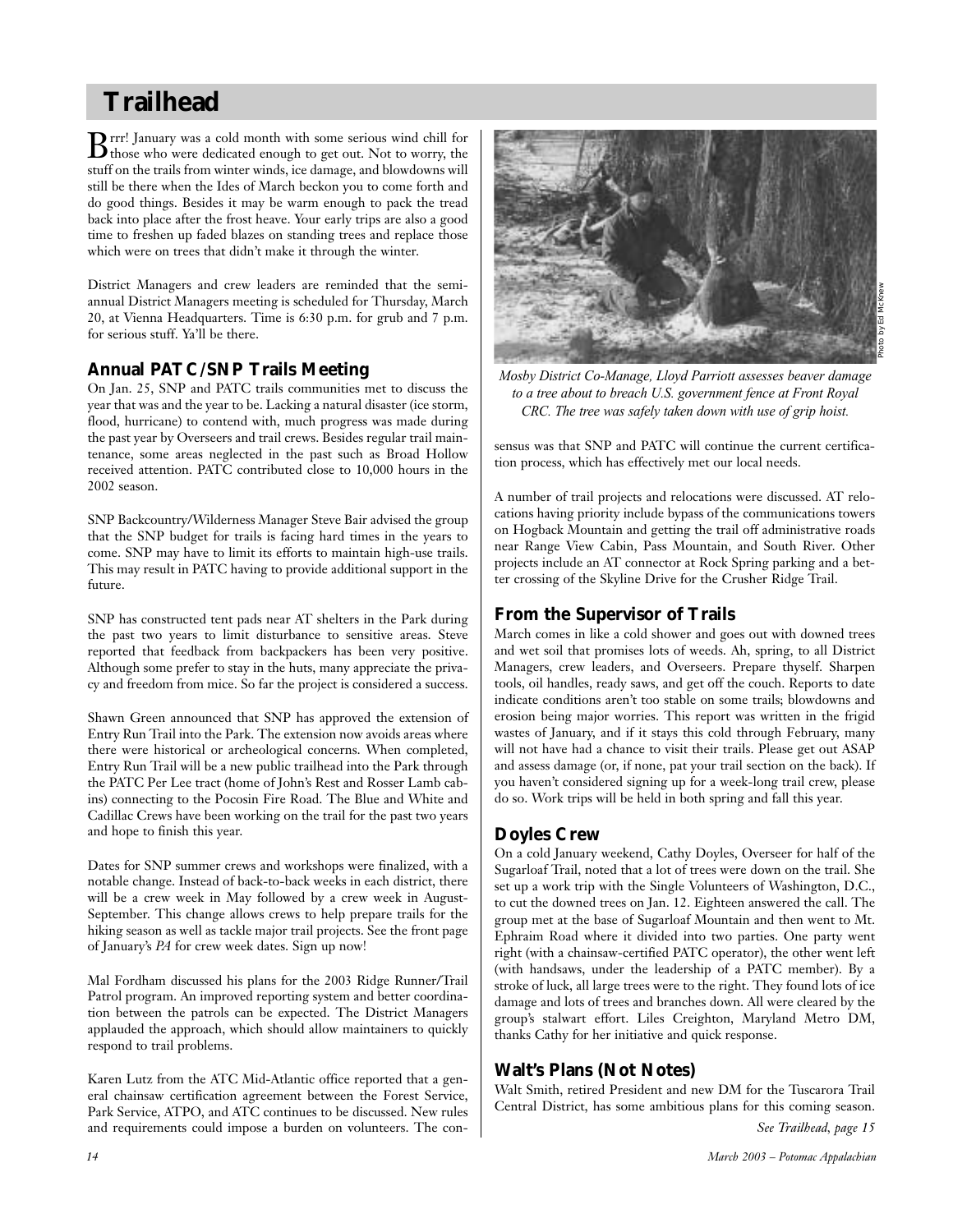He has already alerted the Cadillac Crew, but the fun is open to all. Projects include:

❏ Open up new High Rock Trail (2.3 miles);

❏ Relocate 0.25 miles Tuscarora north of Lucas Woods in Farmer-Lockhart tract;

❏ Relocate 0.25 miles Tuscarora on top Sleepy Creek Mountain, establishing ORV barriers and improving sideslope construction;

❏ Establish public trailhead and 0.3 miles access trail on recently donated Biby tract on Great North Mountain's Shawnee Land.

If you are interested in participating in a project, contact Walt (e-mail: wsmith@visuallink.com) or look for Cadillac Crew Tuscarora work trips in the Forecast section of the *PA*.

## **Harvesting Ailanthus**

It actually got above freezing for a few hours mid-day on the Cadillac Crew's work trip to Cliff's House in late January. For several years the crew has been harvesting the Ailanthus trees (invasive forest weed) that have encroached on the native trees and blocked views. Sprouts from the stumps of previously cut trees can grow more than 10 feet in one year. It seems a never-ending task, but we almost have them under control. (Ailanthus makes a quick, hot fire, with little ash, and can be burned green.) The crew is also working on a trail (more like a steep path) from behind Cliff's House to the

## *Council Fire, from page 2*

SNP, will examine the cabin in the spring to determine necessary renovations.

## **Membership**

As of the Jan. 7, 2003 membership report, the Club has 7,012 members. Supervisor of Membership Susan Nelson reported receiving an inquiry from a Club member about PATC license plates. She is investigating the possibility for the states of Maryland, Virginia, and the District of Columbia. From preliminary research, Susan said that the Club would receive more value from the publicity generated than from income.

## **Other Business**

Dave Pierce, Chair of the Maps Committee, plans an extensive revision of Map #13. He is contacting Club members who live in the area, asking for volunteers to help hike all trails listed on the map.

ridgeline that provides a view of Naked Trailhead, from page 14 **Potomac Appalachian Trail** Creek valley. By the way, Bill Ford evoked a **Potomac Appalachian Trail** seldom-used rule to win Saturday night's Hearts game. Wait till next time Bill – that black queen will visit you many times.

> Earlier in January, the crew enjoyed a cold but clear weekend at Blackburn Trail Center. Chris Brunton needed help cleaning out the drainage ditches along the access road to Blackburn. The tool that worked the best – a pitchfork (manure fork). Those who stayed for Sunday lunch received a special treat: pizza made to order from scratch by Phil and Kimberly Abruzzese. The general comment – better than any pizza you can buy.

## **Peer Trail Closed**

Peer Trail connected the Wilson Cove area to the Tuscarora Trail near the Sugar Knob cabin on Great North Mountain (Map F). Property owners near Wilson Cove have closed the portion of the trail on their property. Likewise, the Forest Service has discontinued its support for the portion of the trail on National Forest lands. Alternatives might be Pond Run Trail, Racer Camp Hollow Trail, Little Sluice Mountain Trail, Little Stoney Creek Trail, and Mill Mountain Trail. The most direct approach to Sugar Knob Cabin is Little Stoney Creek Trail – a distance of three miles.

Please send any interesting tale, technical advice, individual or group accomplishments, and trail maintenance questions to Trailhead, c/o Jon Rindt, 621 Skyline Forest Drive, Front Royal, VA 22630 or to jkrindt@erols.com. ❏

repair Rock Spring Cabin. Reed Engle, with Rescue Group Chair, informed Council that The Solid Book of Virginia<br>SNP will examine the cabin in the spring to the state of Virginia is requiring criminal the e-mail: jbrowne11@ Peter Pennington, Shenandoah Mountain Rescue Group Chair, informed Council that background checks for members of search and rescue teams. Whether a \$15 charge for each background check will have to be paid is still being determined.

> Steve Brickel, Chair of the Ski Touring section, reported the section was having a difficult time posting trips on the Web site, making it hard to attract participants. Steve reported that he would retire at the end of this season, along with the Trip Coordinator and the Upslope Editor.

> The December Council meeting was attended by nine Club officers, 10 committee Chairs, two chapter representatives, two section representatives, two other members, and one staff person. In addition, the Appalachian Trail Conference sent three representatives and one guest. ❏

*—Georgeann Smale, Secretary*

# **Club - Trail Patrol presents BACKPACKING 101 An Introductory BACKPACKING Course**

The BP101 class provides those persons, 18 years and older, who have moderate or no backpacking experience with the opportunity to expand their enjoyment of the outdoors through the practice of backpacking. The class provides basic instruction in equipment selection and use, information and techniques to enhance safety and comfort, and Leave No Trace methods to protect our fragile backcountry environment. It also provides more experienced backpackers an opportunity to hone or renew their skills and adapt their backpacking techniques to the Leave No Trace wilderness ethic. The students will then use their new skills on an overnight backpacking trip accompanied by experienced backpacking instructors.

**INTRODUCTION NIGHT:** Monday, April 7, 2003, 7:30 p.m. – 9:30 p.m. PATC Headquarters, Vienna, Va.

**INSTRUCTIONAL WEEKEND:**  April 12-13, 2003 Prince William Forest Park Triangle, Va.

> **BACKPACKING TRIP:**  May 3-4, 2003

Fee: \$60.00 for PATC Members; 75.00 for Non-Members

For more information, please contact: John Browne, 703/425-5645,

# *POTOMAC APPALACHIAN*

(UPS-440-280) ©2003, Potomac Appalachian Trail Club, Inc.

Published monthly by the Potomac Appalachian Trail Club, 118 Park Street, S.E., Vienna, VA 22180.

Periodical class postage paid at Vienna, VA. Postmaster: send address changes to: Potomac Appalachian Trail Club, 118 Park Street, S.E., Vienna, VA 22180

Subscription: (Free with PATC membership) \$6.00 annually; \$.70 single copies.